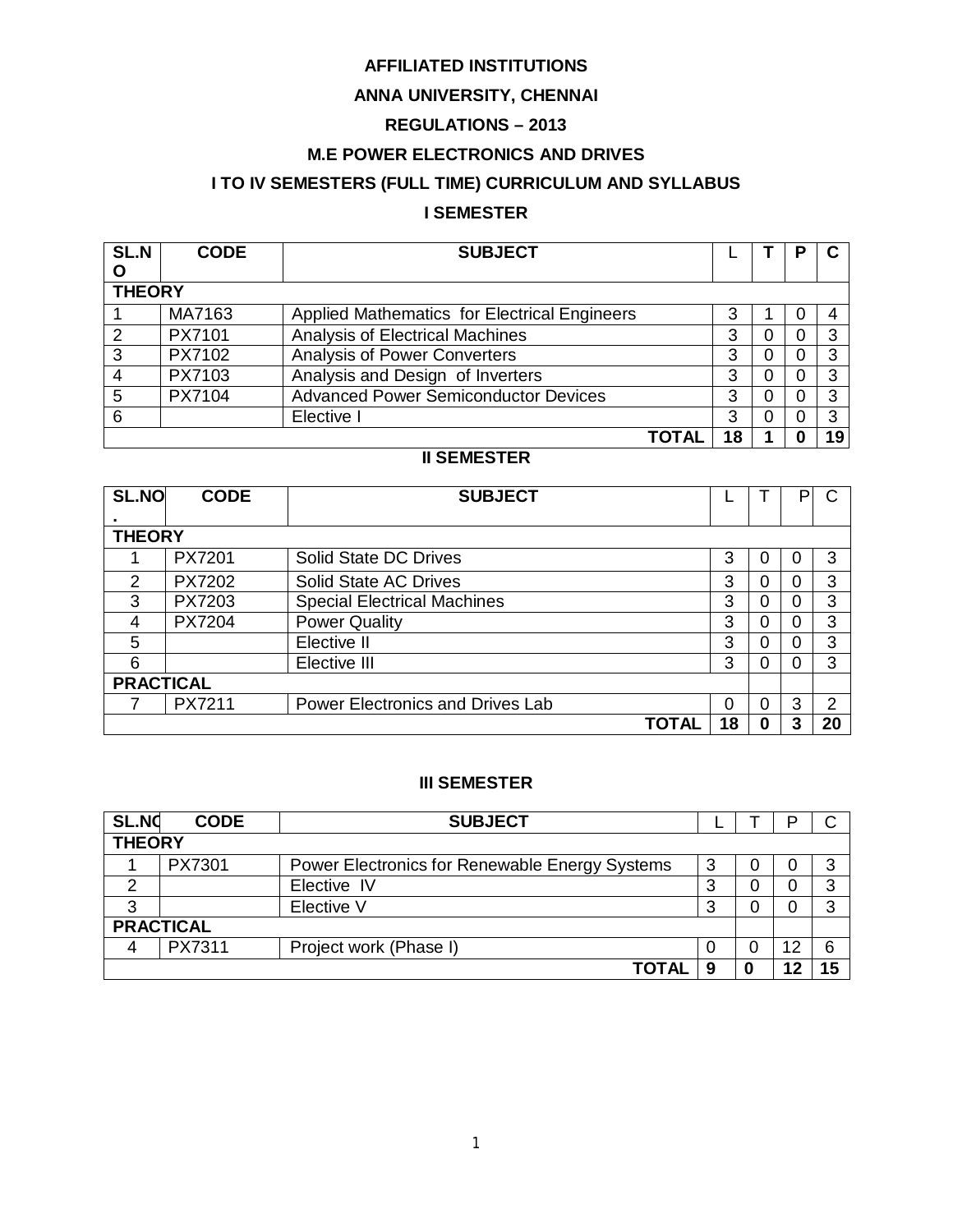# **IV SEMESTER**

| <b>SL.NO</b> | <b>CODE</b> | <b>SUBJECT</b>          | - |      |       |
|--------------|-------------|-------------------------|---|------|-------|
|              | PX7411      | Project work (Phase II) |   | ົາ 4 |       |
|              |             | <b>TOTAL</b>            |   | 24   | $-12$ |

# **TOTAL NUMBER OF CREDITS = 66**

# **ELECTIVES OF POWER ELECTRONICS AND DRIVES**

## **ELECTIVE I**

| <b>SL.NO</b> | <b>CODE</b>   | <b>SUBJECT</b>                                  |            |  |  |
|--------------|---------------|-------------------------------------------------|------------|--|--|
|              | CL7103        | <b>System Theory</b>                            | ⌒          |  |  |
|              | ET7102        | Microcontroller Based System Design             | $\sqrt{2}$ |  |  |
|              | <b>PX7001</b> | Electromagnetic Field Computation and Modelling | ◠          |  |  |

# **ELECTIVE II & III**

| <b>SL.NO</b> | <b>CODE</b>   | <b>SUBJECT</b>                                         |   |   | D |   |
|--------------|---------------|--------------------------------------------------------|---|---|---|---|
|              | CL7204        | <b>Soft Computing Techniques</b>                       | 3 |   | 0 | 3 |
| 2.           | EB7212        | <b>Digital Simulation of Power Electronic Circuits</b> |   | 0 | 3 | 2 |
|              |               | Laboratory                                             |   |   |   |   |
| 3.           | ET7201        | VLSI Architecture and Design Methodologies             | 3 |   | 0 | 3 |
| 4.           | <b>PS7202</b> | <b>Flexible AC Transmission Systems</b>                | 3 |   | 0 | 3 |
| 5.           | <b>PS7002</b> | <b>Energy Management and Auditing</b>                  | 3 | 0 | 0 | 3 |
| 6.           | PX7002        | SMPS and UPS                                           | 3 |   | 0 | 3 |

# **ELECTIVE IV & V**

| <b>SL.NO</b> | <b>CODE</b>   | <b>SUBJECT</b>                                     |   |          | п |   |
|--------------|---------------|----------------------------------------------------|---|----------|---|---|
|              | <b>PS7005</b> | High Voltage Direct Current Transmission           | 3 |          | 0 | 3 |
| 2.           | ET7014        | Application of MEMS Technology                     | 3 |          | 0 | 3 |
| 3.           | <b>PS7004</b> | Solar and Energy Storage Systems                   | 3 | 0        | 0 | 3 |
| 4.           | <b>PS7007</b> | <b>Wind Energy Conversion Systems</b>              | 3 | 0        | 0 | 3 |
| 5.           | PX7003        | Non Linear Dynamics for Power Electronics Circuits | 3 | $\Omega$ | 0 | 3 |
| 6.           | <b>PS7008</b> | <b>Smart Grid</b>                                  | 3 |          | 0 | 3 |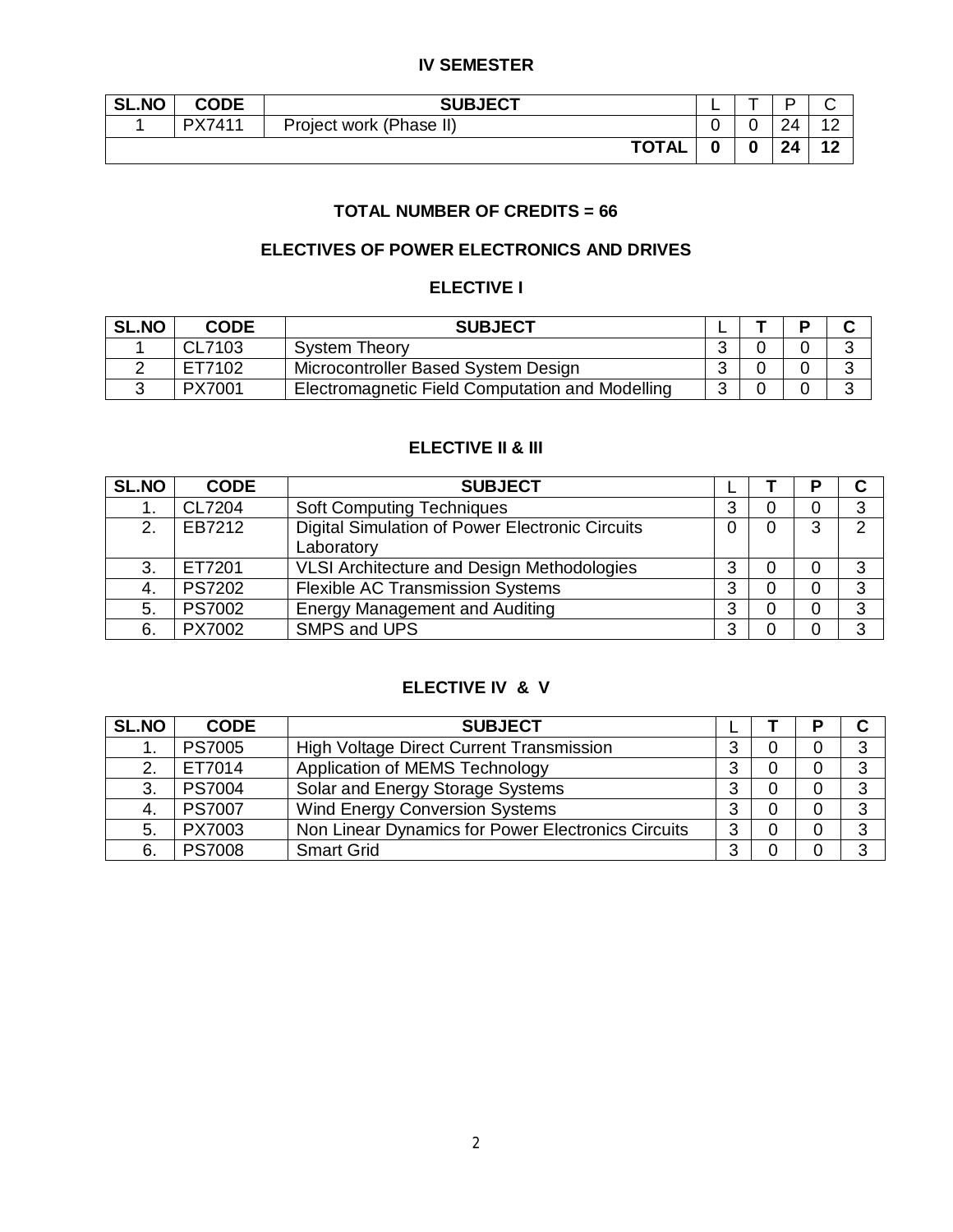# **MA7163 APPLIED MATHEMATICS FOR ELECTRICAL ENGINEERS L T P C**

### **OBJECTIVES:**

- To develop the ability to apply the concepts of Matrix theory and Linear programming in Electrical Engineering problems.
- To achieve an understanding of the basic concepts of one dimensional random variables and apply in electrical engineering problems.
- To familiarize the students in calculus of variations and solve problems using Fourier transforms associated with engineering applications.

### **UNIT I MATRIX THEORY (9+3)**

The Cholesky decomposition - Generalized Eigen vectors, Canonical basis - QR factorization - Least squares method - Singular value decomposition.

### **UNIT II CALCULUS OF VARIATIONS (9+3)**

Concept of variation and its properties – Euler's equation – Functional dependant on first and higher order derivatives – Functionals dependant on functions of several independent variables – Variational problems with moving boundaries – problems with constraints - Direct methods: Ritz and Kantorovich methods.

### **UNIT III ONE DIMENSIONAL RANDOM VARIABLES (9+3)**

Random variables - Probability function – moments – moment generating functions and their properties – Binomial, Poisson, Geometric, Uniform, Exponential, Gamma and Normal distributions – Function of a Random Variable.

### **UNIT IV LINEAR PROGRAMMING (9+3)**

Formulation – Graphical solution – Simplex method – Two phase method - Transportation and Assignment Models

### **UNIT V FOURIER SERIES (9+3)**

Fourier Trigonometric series: Periodic function as power signals – Convergence of series – Even and odd function: cosine and sine series – Non-periodic function: Extension to other intervals - Power signals: Exponential Fourier series – Parseval's theorem and power spectrum – Eigen value problems and orthogonal functions – Regular Sturm-Liouville systems – Generalized Fourier series.

### **REFERENCES:**

- 1. Richard Bronson, "Matrix Operation", Schaum's outline series, 2<sup>nd</sup> Edition, McGraw Hill, 2011.
- 2. Gupta, A.S., Calculus of Variations with Applications, Prentice Hall of India Pvt. Ltd., New Delhi, 1997.
- 3. Oliver C. Ibe, "Fundamentals of Applied Probability and Random Processes, Academic Press, (An imprint of Elsevier), 2010.
- 4. Taha, H.A., "Operations Research, An introduction", 10<sup>th</sup> edition, Pearson education, New Delhi, 2010.
- 5. Andrews L.C. and Phillips R.L., Mathematical Techniques for Engineers and Scientists, Prentice Hall of India Pvt.Ltd., New Delhi, 2005.

**L:45 +T: 15 TOTAL: 60 PERIODS**

# **3 1 0 4**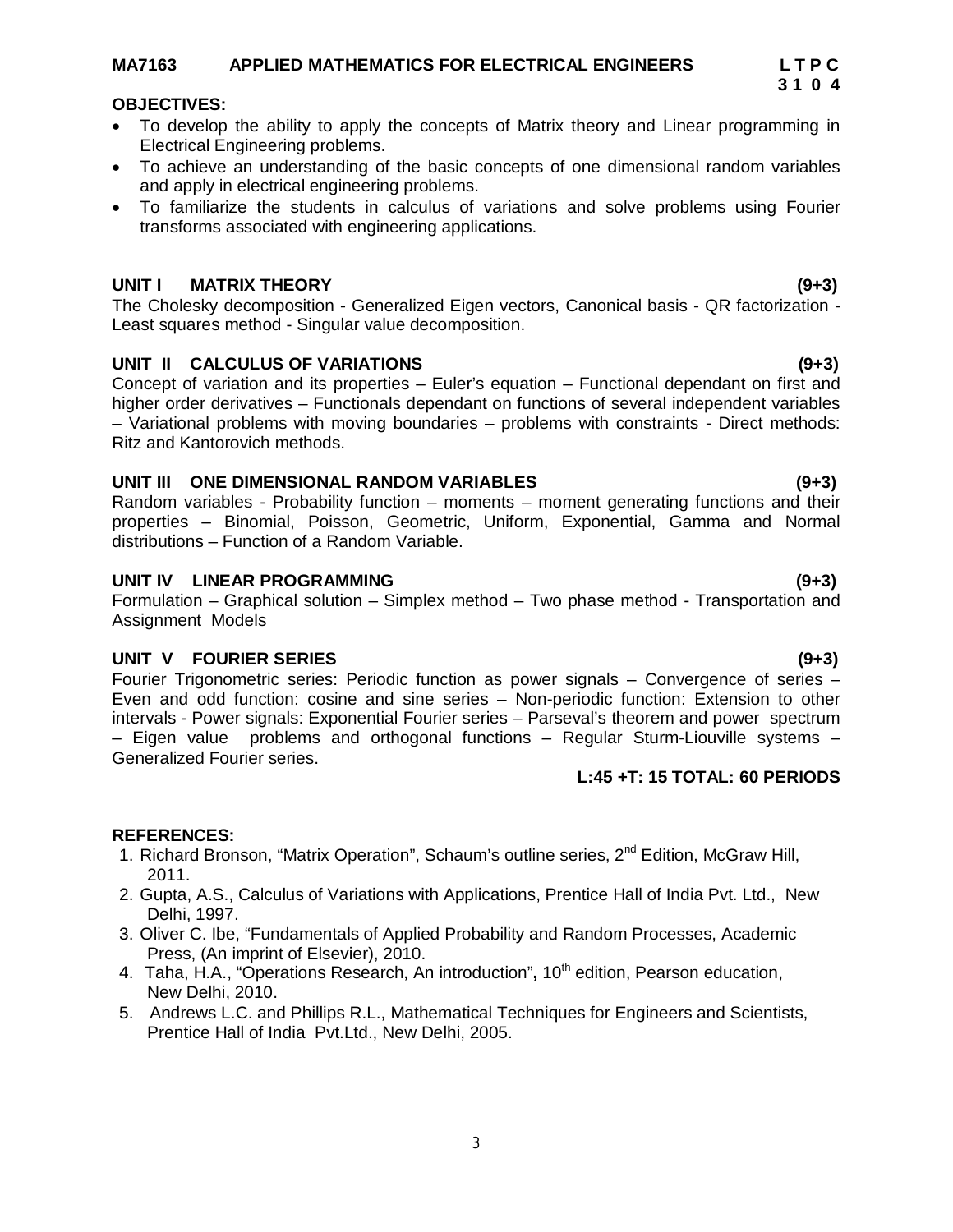- 6. Elsgolts, L., Differential Equations and the Calculus of Variations, MIR Publishers, Moscow, 1973.
- 7. Grewal, B.S., Higher Engineering Mathematics, 42<sup>nd</sup> edition, Khanna Publishers, 2012.
- 8. O'Neil, P.V., Advanced Engineering Mathematics, Thomson Asia Pvt. Ltd., Singapore, 2003.
- 9. Johnson R. A. and Gupta C. B., "Miller & Freund's Probability and Statistics for Engineers", Pearson Education, Asia,  $7<sup>th</sup>$  Edition, 2007.

## **PX7101 ANALYSIS OF ELECTRICAL MACHINES LT P C**

 **3 0 0 3**

### **OBJECTIVES:**

- To provide knowledge about the fundamentals of magnetic circuits, energy, force and torque of multi-excited systems.
- To analyze the steady state and dynamic state operation of DC machine through mathematical modeling and simulation in digital computer.
- To provide the knowledge of theory of transformation of three phase variables to two phase variables.
- To analyze the steady state and dynamic state operation of three-phase induction machines using transformation theory based mathematical modeling and digital computer simulation.
- To analyze the steady state and dynamic state operation of three-phase synchronous machines using transformation theory based mathematical modeling and digital computer simulation.

# **UNITI PRINCIPLES OF ELECTROMAGNETIC ENERGY CONVERSION 9**

Magnetic circuits, permanent magnet, stored magnetic energy, co-energy - force and torque in singly and doubly excited systems – machine windings and air gap mmf - winding inductances and voltage equations.

### **UNIT II DC MACHINES 9**

Elementary DC machine and analysis of steady state operation - Voltage and torque equations – dynamic characteristics of permanent magnet and shunt d.c. motors – Time domain block diagrams - solution of dynamic characteristic by Laplace transformation – digital computer simulation of permanent magnet and shunt D.C. machines.

### **UNIT III REFERENCE FRAME THEORY 9**

Historical background – phase transformation and commutator transformation – transformation of variables from stationary to arbitrary reference frame - variables observed from several frames of reference.

## **UNIT IV INDUCTION MACHINES 9**

Three phase induction machine, equivalent circuit and analysis of steady state operation – free acceleration characteristics – voltage and torque equations in machine variables and arbitrary reference frame variables – analysis of dynamic performance for load torque variations – digital computer simulation.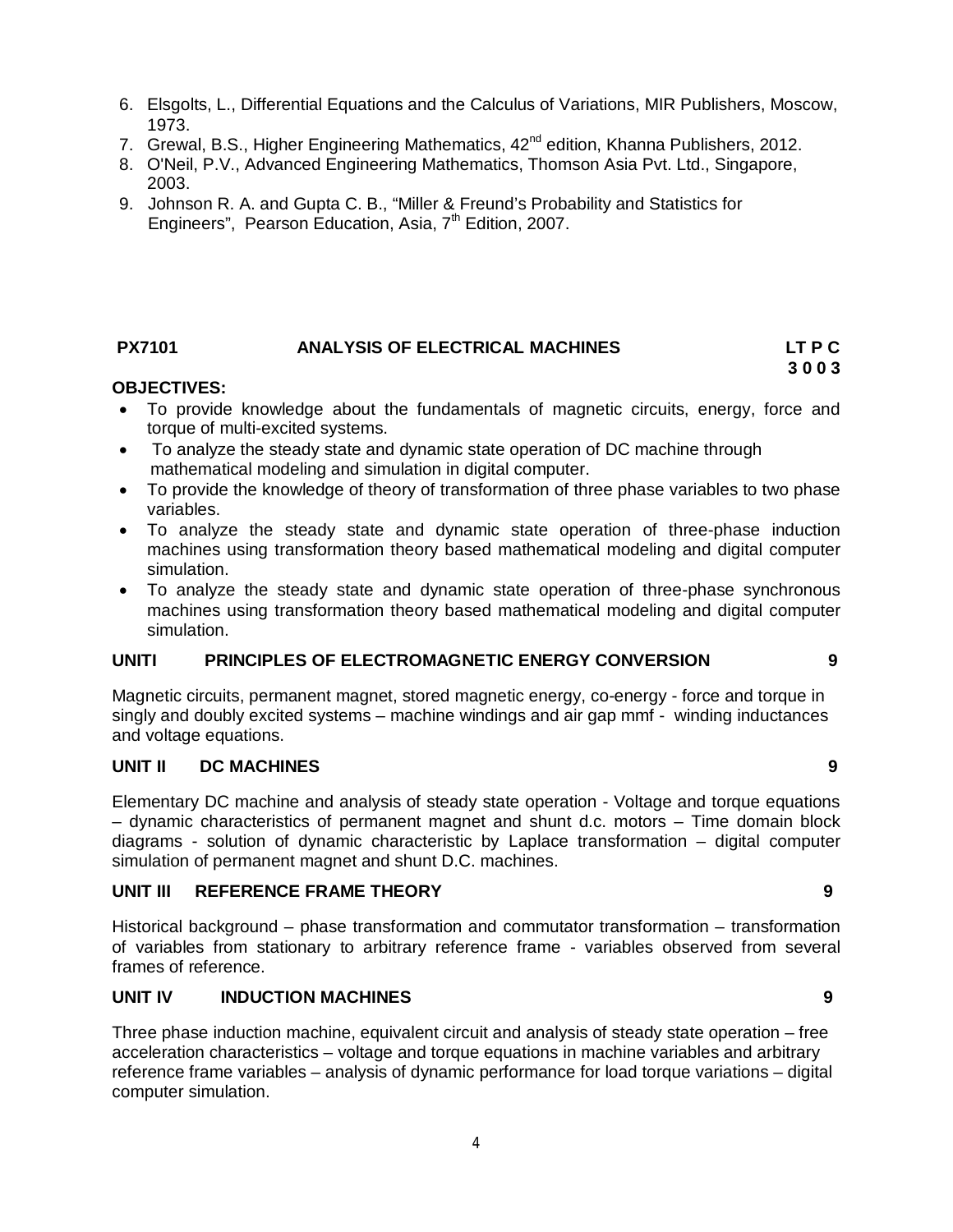### **UNIT V SYNCHRONOUS MACHINES 9**

Three phase synchronous machine and analysis of steady state operation - voltage and torque equations in machine variables and rotor reference frame variables (Park's equations) – analysis of dynamic performance for load torque variations – digital computer simulation.

# **TOTAL : 45 PERIODS**

## **REFERENCES**

- 1. Paul C.Krause, Oleg Wasyzczuk, Scott S, Sudhoff, "Analysis of Electric Machinery and Drive Systems", John Wiley, Second Edition, 2010.
- 2. P S Bimbhra, "Generalized Theory of Electrical Machines", Khanna Publishers, 2008.
- 3. A.E, Fitzgerald, Charles Kingsley, Jr, and Stephan D, Umanx, " Electric Machinery", Tata McGraw Hill, 5<sup>th</sup> Edition, 1992

### **PX7102 ANALYSIS OF POWER CONVERTERS L T P C 3 0 0 3**

### **OBJECTIVES :**

- To provide the electrical circuit concepts behind the different working modes of power converters so as to enable deep understanding of their operation.
- To equip with required skills to derive the criteria for the design of power converters starting from basic fundamentals.
- To analyze and comprehend the various operating modes of different configurations of power converters.
- To design different power converters namely AC to DC, DC to DC and AC to AC converters.

## **UNIT I SINGLE PHASE AC-DC CONVERTER 9**

Static Characteristics of power diode, SCR and GTO, half controlled and fully controlled converters with R-L, R-L-E loads and free wheeling diodes – continuous and discontinuous modes of operation - inverter operation –Sequence control of converters – performance parameters: harmonics, ripple, distortion, power factor – effect of source impedance and overlap-reactive power and power balance in converter circuits

### **UNIT II THREE PHASE AC-DC CONVERTER 9**

Semi and fully controlled converter with R, R-L, R-L-E - loads and free wheeling diodes – inverter operation and its limit – performance parameters – effect of source impedance and over lap – 12 pulse converter.

## **UNIT III DC-DC CONVERTERS 9**

Principles of step-down and step-up converters – Analysis of buck, boost, buck-boost and Cuk converters – time ratio and current limit control – Full bridge converter – Resonant and quasi – resonant converters.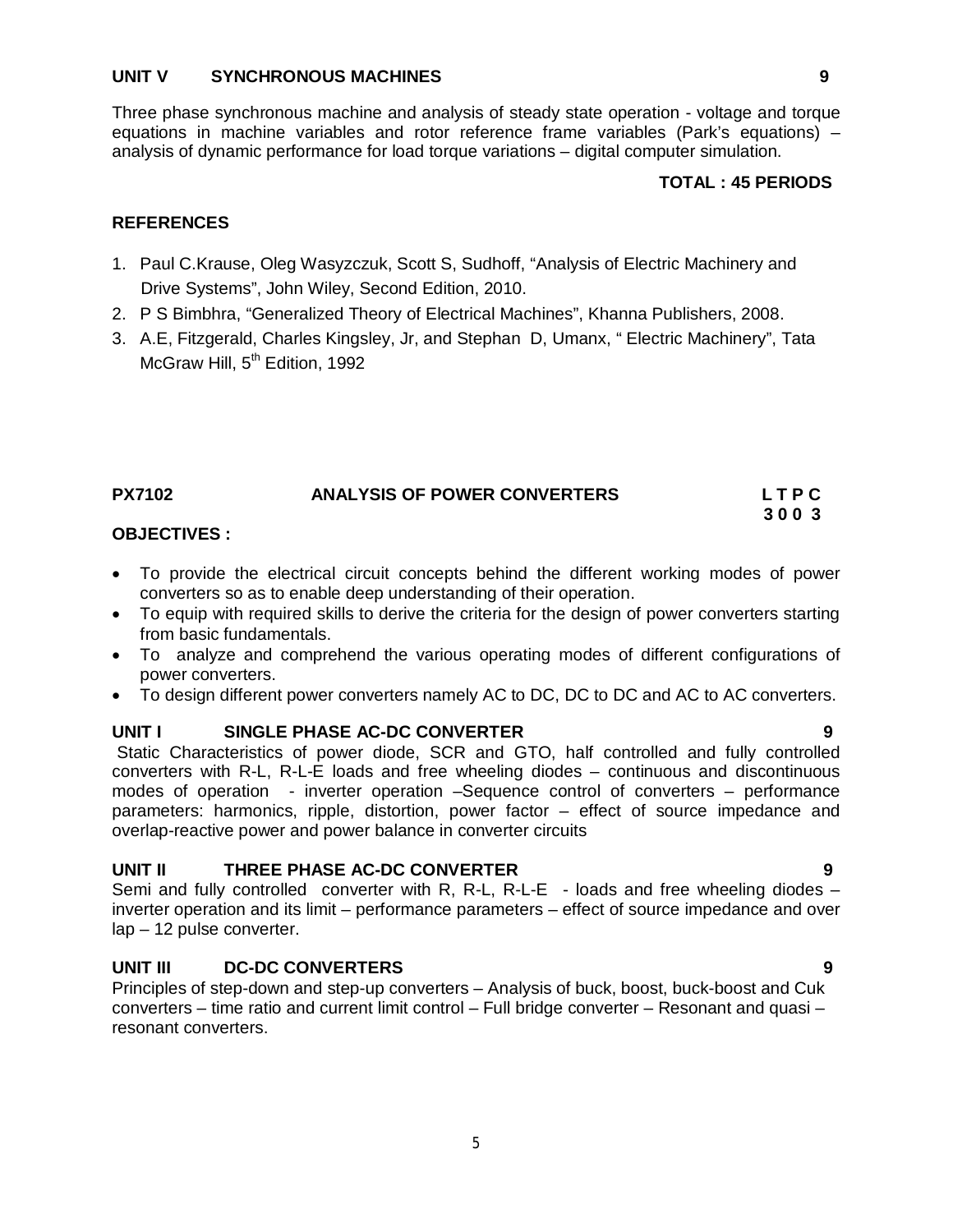## **UNIT IV AC VOLTAGE CONTROLLERS 9**

Static Characteristics of TRIAC- Principle of phase control: single phase and three phase controllers – various configurations – analysis with R and R-L loads.

### **UNIT V CYCLOCONVERTERS 9**

Principle of operation – Single phase and Three-phase Dual converters - Single phase and three phase cyclo-converters – power factor Control – Introduction to matrix converters.

# **TOTAL : 45 PERIODS**

### **REFERENCES**

- 1. Ned Mohan,T.M Undeland and W.P Robbin, "Power Electronics: converters, Application and design" John Wiley and sons.Wiley India edition, 2006.
- 2. Rashid M.H., "Power Electronics Circuits, Devices and Applications ", Pierson Prentice Hall India, New Delhi, 2004.
- 3. Cyril W.Lander, "power electronics", Third Edition McGraw hill-1993
- 4. P.C Sen.," Modern Power Electronics ", Wheeler publishing Co, First Edition, New Delhi-1998.
- 5. P.S.Bimbra, "Power Electronics", Khanna Publishers, Eleventh Edition, 2003.
- 6. Power Electronics by Vedam Subramanyam, New Age International publishers, New Delhi Second Edition, 2006

# **PX7103 ANALYSIS AND DESIGN OF INVERTERS L T P C**

# **3 0 0 3**

### **OBJECTIVES :**

- To Provide the electrical circuit concepts behind the different working modes of inverters so as to enable deep understanding of their operation.
- To equip with required skills to derive the criteria for the design of power converters for UPS,Drives etc.,
- Ability to analyse and comprehend the various operating modes of different configurations of power converters.
- Ability to design different single phase and three phase inverters.

## **UNIT I SINGLE PHASE INVERTERS 12**

Introduction to self commutated switches : MOSFET and IGBT - Principle of operation of half and full bridge inverters – Performance parameters – Voltage control of single phase inverters using various PWM techniques – various harmonic elimination techniques – forced commutated Thyristor inverters – Design of UPS

## **UNIT II THREE PHASE VOLTAGE SOURCE INVERTERS 9**

180 degree and 120 degree conduction mode inverters with star and delta connected loads – voltage control of three phase inverters: single, multi pulse, sinusoidal, space vector modulation techniques – Application to drive system

6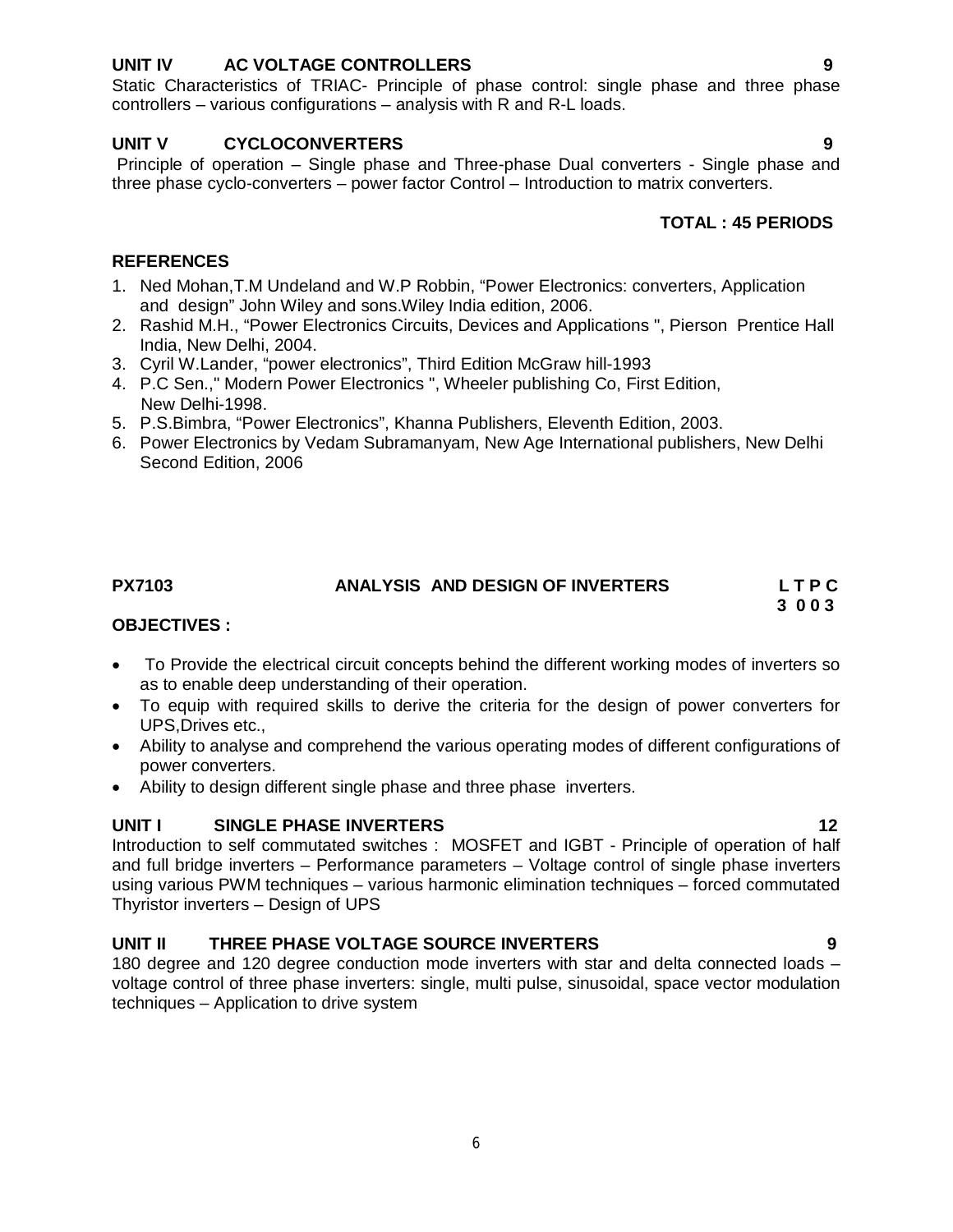### **UNIT III CURRENT SOURCE INVERTERS 9**

Operation of six-step thyristor inverter – inverter operation modes – load – commutated inverters – Auto sequential current source inverter (ASCI) – current pulsations – comparison of current source inverter and voltage source inverters – PWM techniques for current source inverters.

# **UNIT IV MULTILEVEL & BOOST INVERTERS 9**

Multilevel concept – diode clamped – flying capacitor – cascade type multilevel inverters - Comparison of multilevel inverters - application of multilevel inverters – PWM techniques for MLI – Single phase & Three phase Impedance source inverters .

# **UNIT V RESONANT INVERTERS 6**

Series and parallel resonant inverters - voltage control of resonant inverters – Class E resonant inverter – resonant DC – link inverters.

# **TOTAL : 45 PERIODS**

## **REFERENCES**

- 1. Rashid M.H., "Power Electronics Circuits, Devices and Applications ", Prentice Hall India, Third Edition, New Delhi, 2004.
- 2. Jai P.Agrawal, "Power Electronics Systems", Pearson Education, Second Edition, 2002.
- 3. Bimal K.Bose "Modern Power Electronics and AC Drives", Pearson Education, Second Edition, 2003.
- 4. Ned Mohan,T.M Undeland and W.P Robbin, "Power Electronics: converters, Application and design" John Wiley and sons.Wiley India edition, 2006.
- 5. Philip T. krein, "Elements of Power Electronics" Oxford University Press -1998.
- 6. P.C. Sen, "Modern Power Electronics", Wheeler Publishing Co, First Edition, New Delhi, 1998.
- 7. P.S.Bimbra, "Power Electronics", Khanna Publishers, Eleventh Edition, 2003.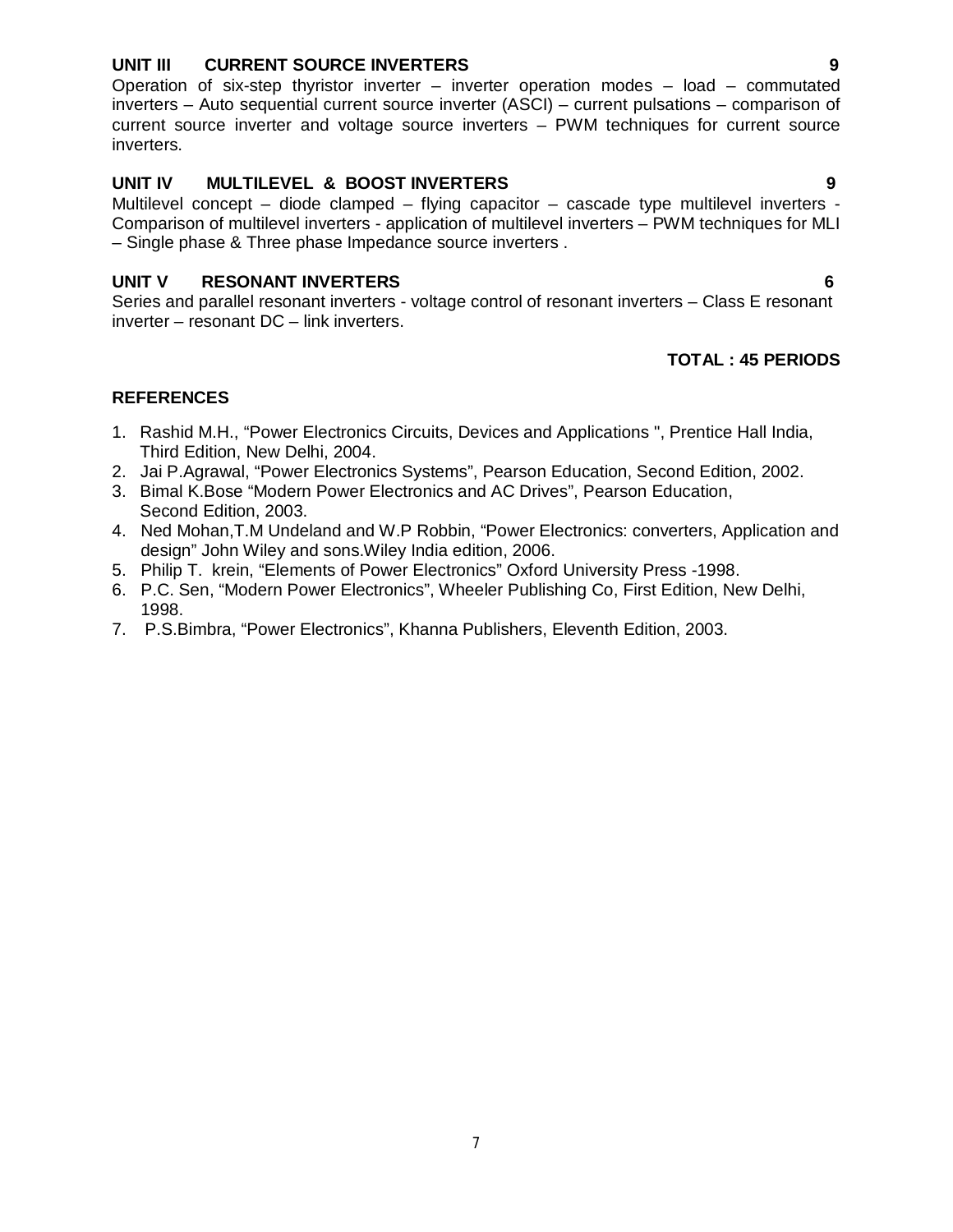# PX7104 ADVANCED POWER SEMICONDUCTOR DEVICES L T P C<br>3 0 0 3

### **OBJECTIVES :**

- To improve power semiconductor device structures for adjustable speed motor control applications.
- To understand the static and dynamic characteristics of current controlled power semiconductor devices
- To understand the static and dynamic characteristics of voltage controlled power semiconductor devices
- To enable the students for the selection of devices for different power electronics applications
- To understand the control and firing circuit for different devices.

### **UNIT I INTRODUCTION 9**

Power switching devices overview – Attributes of an ideal switch, application requirements, circuit symbols; Power handling capability – (SOA); Device selection strategy – On-state and switching losses – EMI due to switching - Power diodes - Types, forward and reverse characteristics, switching characteristics – rating.

### **UNIT II CURRENT CONTROLLED DEVICES 9**

BJT's – Construction, static characteristics, switching characteristics; Negative temperature coefficient and secondary breakdown; Power darlington - Thyristors – Physical and electrical principle underlying operating mode, Two transistor analogy – concept of latching; Gate and switching characteristics; converter grade and inverter grade and other types; series and parallel operation; comparison of BJT and Thyristor – steady state and dynamic models of BJT & Thyristor.

## **UNIT III VOLTAGE CONTROLLED DEVICES 9**

Power MOSFETs and IGBTs – Principle of voltage controlled devices, construction, types, static and switching characteristics, steady state and dynamic models of MOSFET and IGBTs - Basics of GTO, MCT, FCT, RCT and IGCT.

# **UNIT IV FIRING AND PROTECTING CIRCUITS 9**

Necessity of isolation, pulse transformer, optocoupler – Gate drives circuit: SCR, MOSFET, IGBTs and base driving for power BJT. - Over voltage, over current and gate protections; Design of snubbers.

### **UNIT V THERMAL PROTECTION 9**

Heat transfer – conduction, convection and radiation; Cooling – liquid cooling, vapour – phase cooling; Guidance for hear sink selection – Thermal resistance and impedance -Electrical analogy of thermal components, heat sink types and design – Mounting types.

# **TOTAL : 45 PERIODS**

### **REFERENCES**

- 1. B.W Williams 'Power Electronics Circuit Devices and Applications'.
- 2. Rashid M.H., " Power Electronics Circuits, Devices and Applications ", Prentice Hall India, Third Edition, New Delhi, 2004.
- 3. MD Singh and K.B Khanchandani, "Power Electronics", Tata McGraw Hill, 2001.
- 4. Mohan, Undcland and Robins, "Power Electronics Concepts, applications and Design, John Wiley and Sons, Singapore, 2000.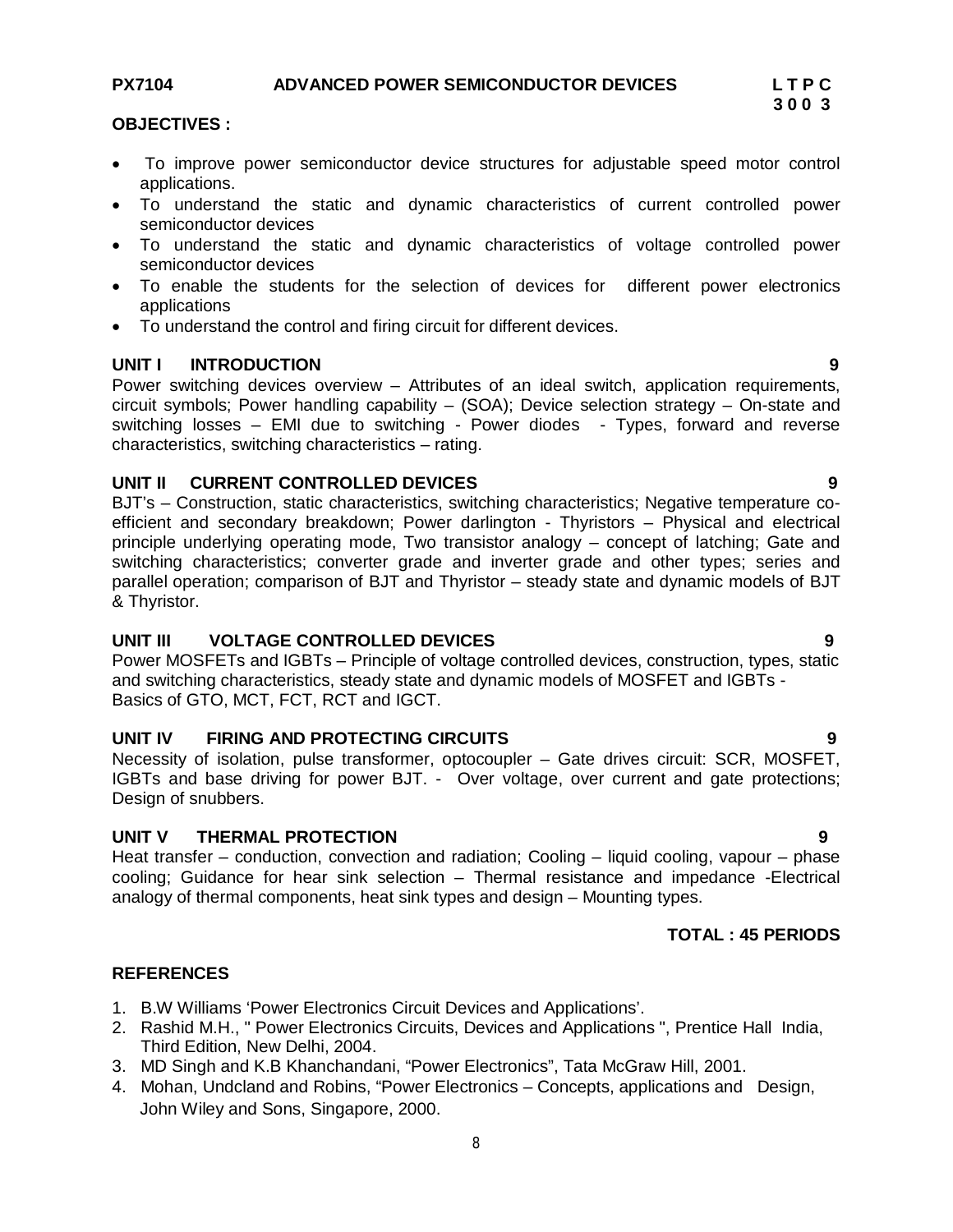# **PX7201 SOLID STATE DC DRIVES L T P C**

### **OBJECTIVES:**

- To understand steady state operation and transient dynamics of a motor load system
- To study and analyze the operation of the converter / chopper fed DC drive, both qualitatively and quantitatively.
- To analyze and design the current and speed controllers for a closed loop solid state DC motor drive.
- To understand the implementation of control algorithms using microcontrollers and phase locked loop.

### **UNIT I DC MOTORS FUNDAMENTALS AND MECHANICAL SYSTEMS 9**

DC motor- Types, induced emf, speed-torque relations; Speed control – Armature and field speed control; Ward Leonard control – Constant torque and constant horse power operation - Introduction to high speed drives and modern drives.

Characteristics of mechanical system – dynamic equations, components of torque, types of load; Requirements of drives characteristics - stability of drives – multi-quadrant operation; Drive elements, types of motor duty and selection of motor rating.

### **UNIT II CONVERTER CONTROL 9**

Principle of phase control – Fundamental relations; Analysis of series and separately excited DC motor with single-phase and three-phase converters – waveforms, performance parameters, performance characteristics.

Continuous and discontinuous armature current operations; Current ripple and its effect on performance; Operation with free wheeling diode; Implementation of braking schemes; Drive employing dual converter.

### **UNIT III CHOPPER CONTROL 9**

Introduction to time ratio control and frequency modulation; Class A, B, C, D and E chopper controlled DC motor – performance analysis, multi-quadrant control - Chopper based implementation of braking schemes; Multi-phase chopper; Related problems.

## **UNIT IV CLOSED LOOP CONTROL 9**

Modeling of drive elements – Equivalent circuit, transfer function of self, separately excited DC motors; Linear Transfer function model of power converters; Sensing and feeds back elements - Closed loop speed control – current and speed loops, P, PI and PID controllers – response comparison. Simulation of converter and chopper fed d.c drive.

## **UNIT V DIGITAL CONTROL OF D.C DRIVE 9**

Phase Locked Loop and micro-computer control of DC drives – Program flow chart for constant horse power and load disturbed operations; Speed detection and current sensing circuits.

# **TOTAL : 45 PERIODS**

# **3 0 0 3**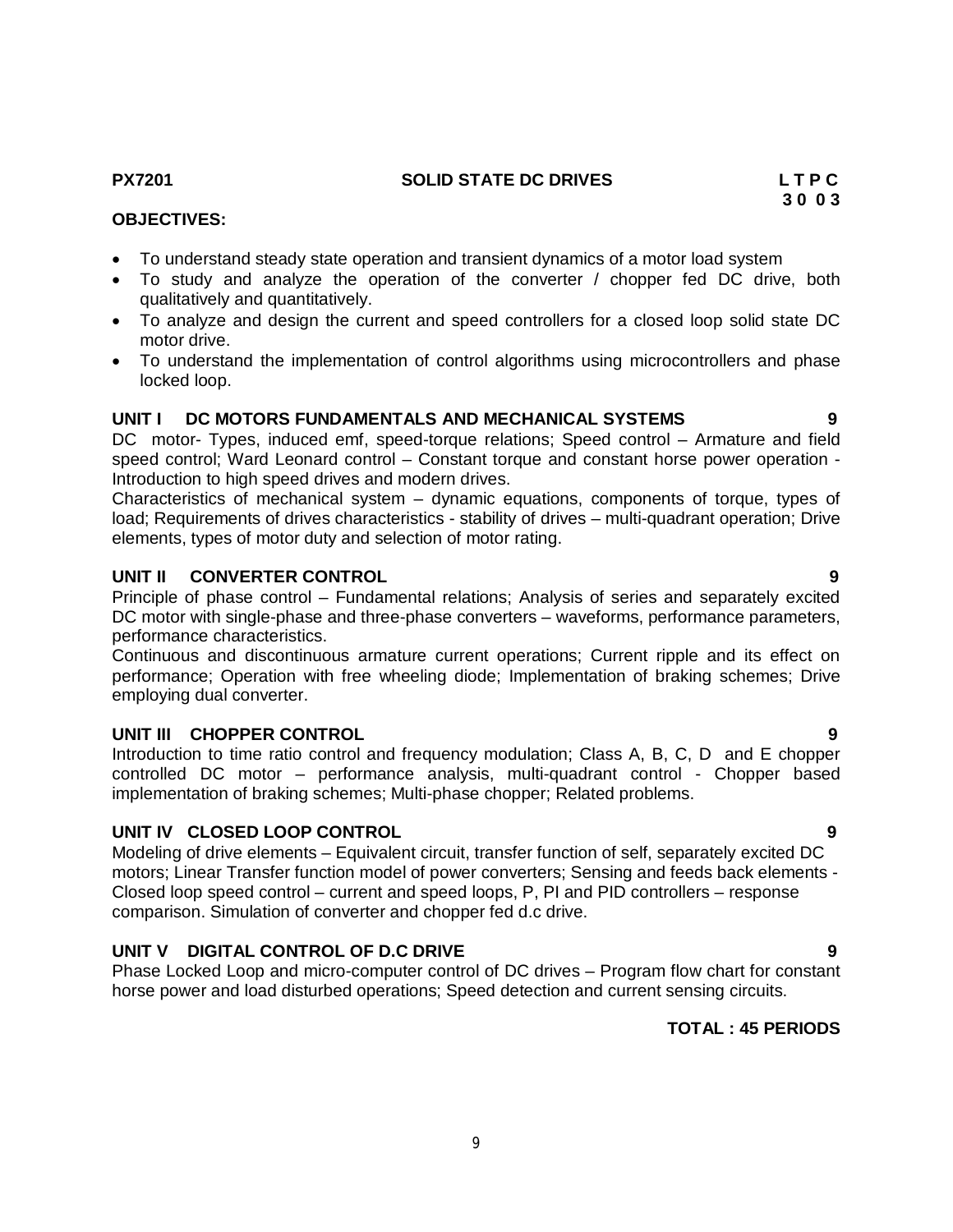## **REFERENCES**

- 1. Gopal K Dubey, "Power Semiconductor controlled Drives", Prentice Hall Inc., New Yersy, 1989.
- 2. R.Krishnan, "Electric Motor Drives Modeling, Analysis and Control", Prentice-Hall of India Pvt. Ltd., New Delhi, 2010.
- 3. Gobal K.Dubey, "Fundamentals of Electrical Drives", Narosal Publishing House, New Delhi, Second Edition ,2009
- 4. Vedam Subramanyam, "Electric Drives Concepts and Applications", Tata McGraw-Hill publishing company Ltd., New Delhi, 2002.
- 5. P.C Sen "Thyristor DC Drives", John wiely and sons, New York, 1981

### **PX7202 SOLID STATE AC DRIVES L T P C**

 **3 0 0 3**

# **OBJECTIVES:**

- To understand various operating regions of the induction motor drives.
- To study and analyze the operation of VSI & CSI fed induction motor control.
- To understand the speed control of induction motor drive from the rotor side.
- To understand the field oriented control of induction machine.
- To understand the control of synchronous motor drives.

## **UNIT I INTRODUCTION TO INDUCTION MOTORS 9**

Steady state performance equations – Rotating magnetic field – torque production, Equivalent circuit– Variable voltage, constant frequency operation – Variable frequency operation, constant Volt/Hz operation. Drive operating regions, variable stator current operation, different braking methods.

## **UNIT II VSI AND CSI FED INDUCTION MOTOR CONTROL 9**

AC voltage controller circuit – six step inverter voltage control-closed loop variable frequency PWM inverter with dynamic braking-CSI fed IM variable frequency drives comparison

### **UNIT III ROTOR CONTROLLED INDUCTION MOTOR DRIVES 9**

Static rotor resistance control - injection of voltage in the rotor circuit – static scherbius drives power factor considerations – modified Kramer drives

## **UNIT IV FIELD ORIENTED CONTROL 9**

Field oriented control of induction machines – Theory – DC drive analogy – Direct and Indirect methods – Flux vector estimation - Direct torque control of Induction Machines – Torque expression with stator and rotor fluxes, DTC control strategy.

## **UNIT V SYNCHRONOUS MOTOR DRIVES 9**

Wound field cylindrical rotor motor – Equivalent circuits – performance equations of operation from a voltage source – Power factor control and V curves – starting and braking, self control – Load commutated Synchronous motor drives - Brush and Brushless excitation .

## **TOTAL : 45 PERIODS**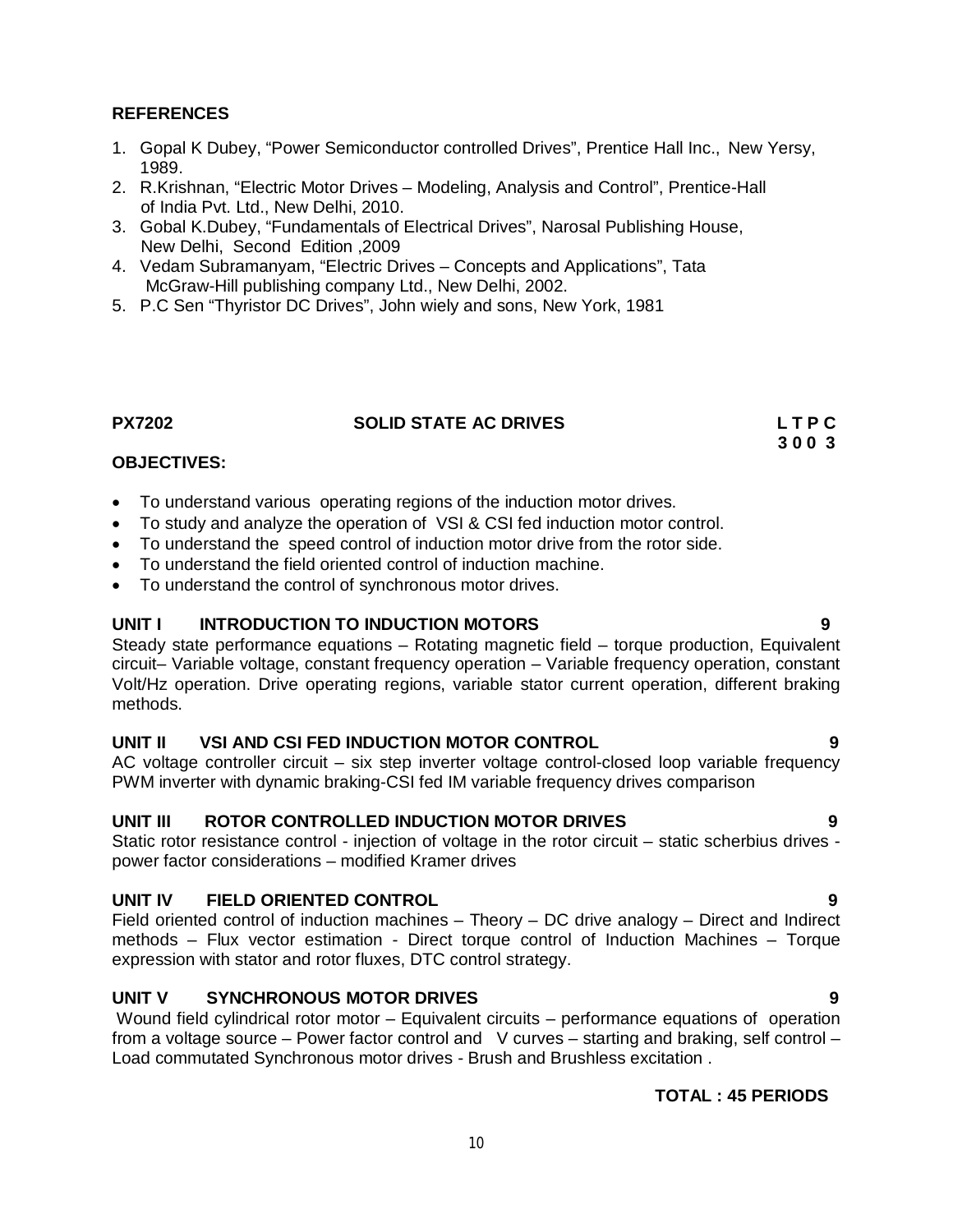### **REFERENCES**

- 1. Bimal K Bose, "Modern Power Electronics and AC Drives", Pearson Education Asia 2002.
- 2. Vedam Subramanyam, "Electric Drives Concepts and Applications", Tata McGraw Hill, 1994.
- 3. Gopal K Dubey, "Power Semiconductor controlled Drives", Prentice Hall Inc., New Yersy, 1989.
- 4. R.Krishnan, "Electric Motor Drives Modeling, Analysis and Control", Prentice-Hall of India Pvt. Ltd., New Delhi, 2003.
- 5. W.Leonhard, "Control of Electrical Drives", Narosa Publishing House, 1992.
- 6. Murphy J.M.D and Turnbull, "Thyristor Control of AC Motors", Pergamon Press, Oxford, 1988.

# **PX7203 SPECIAL ELECTRICAL MACHINES LT P C**

### **3 0 0 3** .**OBJECTIVES**

- To review the fundamental concepts of permanent magnets and the operation of permanent magnet brushless DC motors.
- To introduce the concepts of permanent magnet brushless synchronous motors and synchronous reluctance motors.
- To develop the control methods and operating principles of switched reluctance motors.
- To introduce the concepts of stepper motors and its applications.
- To understand the basic concepts of other special machines.

## **UNIT I PERMANENT MAGNET BRUSHLESS DC MOTORS 9**

Fundamentals of Permanent Magnets- Types- Principle of operation- Magnetic circuit analysis-EMF and Torque equations- Characteristics and control

### **UNIT II PERMANENT MAGNET SYNCHROUNOUS MOTORS 9**

Principle of operation – EMF and Torque equations - Phasor diagram - Power controllers – Torque speed characteristics – Digital controllers – Constructional features, operating principle and characteristics of synchronous reluctance motor.

## **UNIT III SWITCHED RELUCTANCE MOTORS** 9

Constructional features –Principle of operation- Torque prediction–CharacteristicsPower controllers – Control of SRM drive- Sensorless operation of SRM – Applications.

### **UNIT IV STEPPER MOTORS** 9

Constructional features –Principle of operation –Types – Torque predictions – Linear and Non-linear analysis – Characteristics – Drive circuits – Closed loop control –Applications.

## **UNIT V OTHER SPECIAL MACHINES 9**

Principle of operation and characteristics of Hysteresis motor – AC series motors – Linear motor – Applications.

## **TOTAL: 45 PERIODS**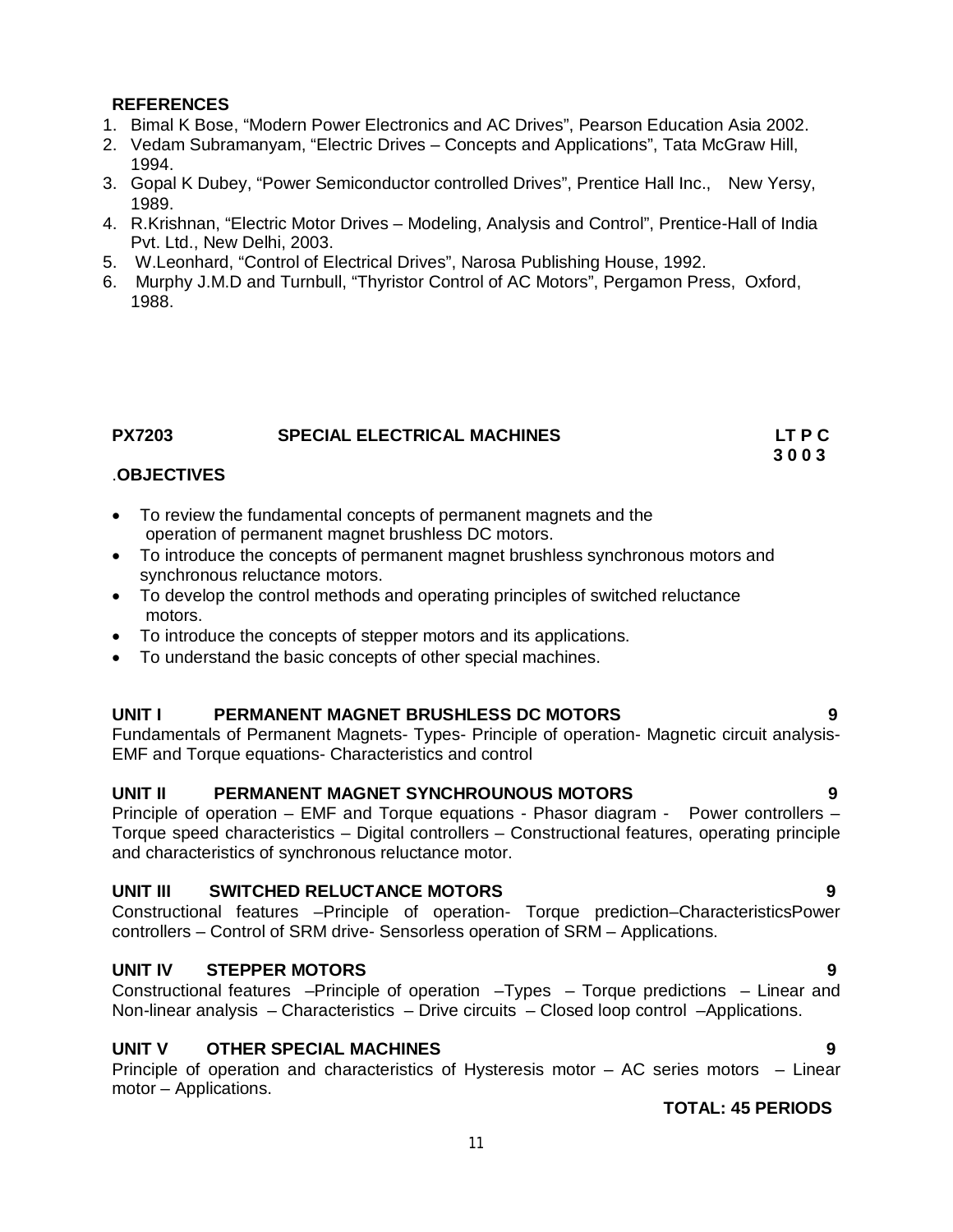### **REFERENCES:**

- 1. T.J.E. Miller, 'Brushless magnet and Reluctance motor drives', Claredon press, London, 1989.
- 2. R.Krishnan, ' Switched Reluctance motor drives' , CRC press, 2001.
- 3. T.Kenjo, ' Stepping motors and their microprocessor controls', Oxford University press, New Delhi, 2000.
- 4. T.Kenjo and S.Nagamori, 'Permanent magnet and Brushless DC motors', Clarendon press, London, 1988.
- 5. R.Krishnan, ' Electric motor drives' , Prentice hall of India,2002.
- 6. D.P.Kothari and I.J.Nagrath, ' Electric machines', Tata Mc Graw hill publishing company, New Delhi, Third Edition, 2004.
- 7. Irving L.Kosow, "Electric Machinery and Transformers" Pearson Education, Second Edition, 2007.

## **PX7204 POWER QUALITY LT P C**

### **3 0 0 3 OBJECTIVES :**

- To understand the various power quality issues.
- To understand the concept of power and power factor in single phase and three phase systems supplying non linear loads
- To understand the conventional compensation techniques used for power factor correction and load voltage regulation.
- To understand the active compensation techniques used for power factor correction.
- To understand the active compensation techniques used for load voltage regulation.

### **UNIT I INTRODUCTION 9**

Introduction – Characterisation of Electric Power Quality: Transients, short duration and long duration voltage variations, Voltage imbalance, waveform distortion, Voltage fluctuations, Power frequency variation, Power acceptability curves – power quality problems: poor load power factor, Non linear and unbalanced loads, DC offset in loads, Notching in load voltage, Disturbance in supply voltage – Power quality standards.

### **UNIT II ANALYSIS OF SINGLE PHASE AND THREE PHASE SYSTEM 9**

Single phase linear and non linear loads – single phase sinusoidal, non sinusoidal source – supplying linear and nonlinear load – three phase Balance system – three phase unbalanced system – three phase unbalanced and distorted source supplying non linear loads – convept of pf – three phase three wire – three phase four wire system.

### **UNIT III CONVENTIONAL LOAD COMPENSATION METHODS 9**

Principle of load compensation and voltage regulation – classical load balancing problem : open loop balancing – closed loop balancing, current balancing – harmonic reduction and voltage sag reduction – analysis of unbalance – instantaneous of real and reactive powers – Extraction of fundamental sequence component from measured.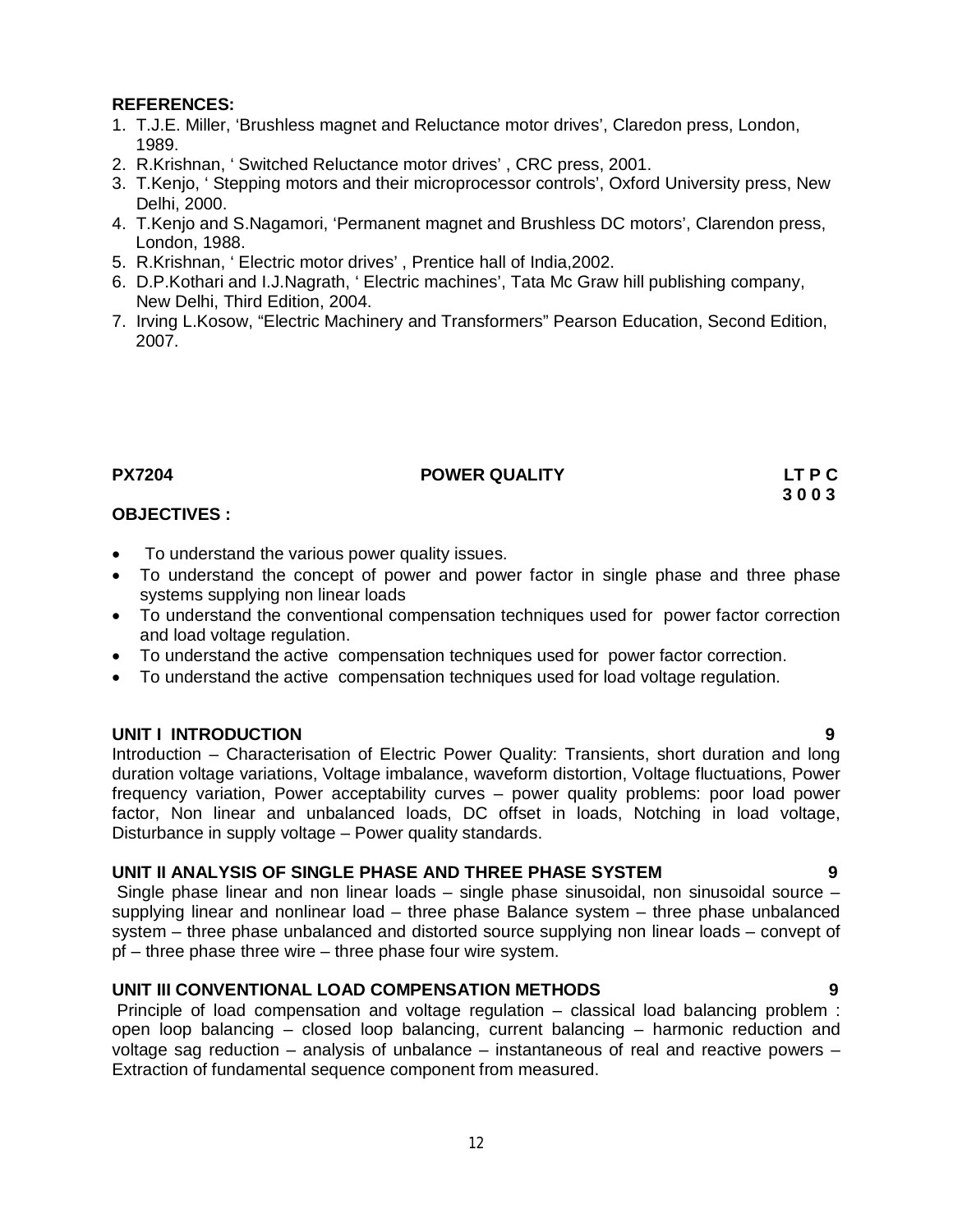# **UNIT IV LOAD COMPENSATION USING DSTATCOM 9**

Compensating single – phase loads – Ideal three phase shunt compensator structure – generating reference currents using instantaneous PQ theory – Instantaneous symmetrical components theory – Generating reference currents when the souce is unbalanced – Realization and control of DSTATCOM – DSTATCOM in Voltage control mode

# **UNIT V SERIES COMPENSATION OF POWER DISTRIBUTION SYSTEM 9**

Rectifier supported DVR – Dc Capacitor supported DVR – DVR Structure – voltage Restoration – Series Active Filter – Unified power quality conditioner.

# **TOTAL : 45 PERIODS**

# **REFERENCES**

- 1. Arindam Ghosh "Power Quality Enhancement Using Custom Power Devices", Kluwer Academic Publishers, 2002
- 2. G.T. Heydt, "Electric Power Quality", Stars in a Circle Publications, 1994(2<sup>nd</sup> edition)
- 3. Power Quality R.C. Duggan
- 4. Power System Harmonics –A.J. Arrillga
- 5. Power Electronic Converter Harmonics –Derek A. Paice

# **PX7211 POWER ELECTRONICS AND DRIVES LAB LT P C**

| SI. | Title                                    | Requirements                                                                                                                                   | Quantity |
|-----|------------------------------------------|------------------------------------------------------------------------------------------------------------------------------------------------|----------|
| No. |                                          |                                                                                                                                                |          |
| 1.  | Speed control of Converter fed DC motor. | Power module for DC<br>converter for separately<br>excited DC machine 0.5HP<br>Speed Sensor, display<br>meters, controller circuit,<br>CRO/DSO | 1        |
| 2.  | Speed control of Chopper fed DC motor.   | Power module for DC<br>chopper for separately<br>excited DC machine 0.5HP<br>Speed Sensor, display<br>meters, controller circuit,              | 1        |

# **0 0 3 2**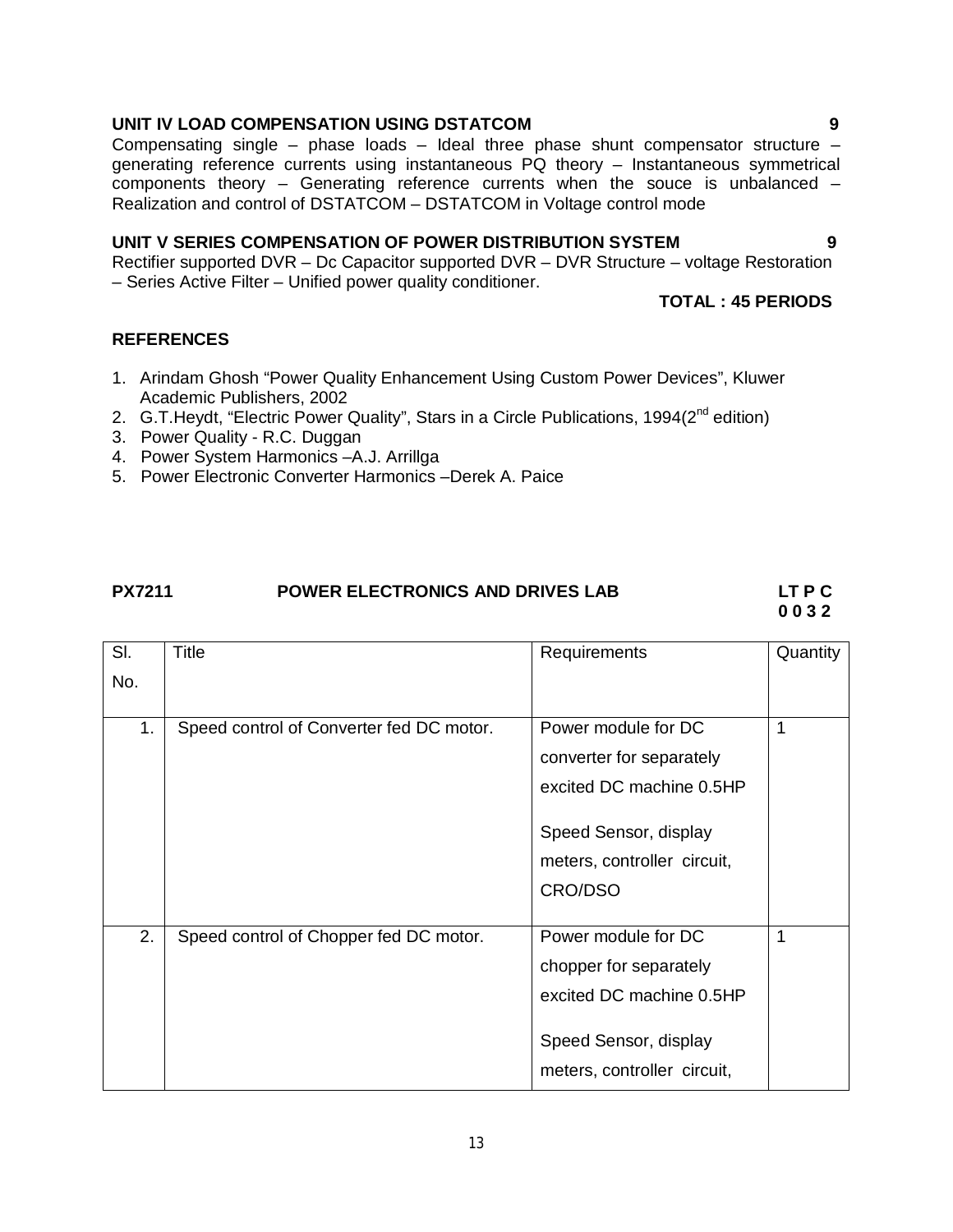|     |                                             | CRO/DSO                          |              |
|-----|---------------------------------------------|----------------------------------|--------------|
|     |                                             |                                  |              |
| 3.  | V/f control of three-phase induction motor. | IGBT inverter power              | $\mathbf{1}$ |
|     |                                             | module, 3 phase induction        |              |
|     |                                             | motor0.5HP, V/f controller       |              |
|     |                                             | display meters CRO/DSO           |              |
| 4.  | Micro controller based speed control of     | Stepper motor, PIC               | $\mathbf{1}$ |
|     | Stepper motor.                              | Micrcontroller, controller       |              |
|     |                                             | circuit, Interface circuit,      |              |
|     |                                             | <b>CRO</b>                       |              |
| 5.  |                                             |                                  | $\mathbf{1}$ |
|     | Speed control of BLDC motor.                | Power module, BLDC               |              |
|     |                                             | motor(0.5HP) Controller          |              |
|     |                                             | circuit, sensor circuit, display |              |
|     |                                             | meter, CRO/DSO                   |              |
| 6.  | DSP based speed control of SRM motor.       | SRM motor-0.5 HP, PIC            | $\mathbf 1$  |
|     |                                             | <b>DSP/TMS DSP Processor,</b>    |              |
|     |                                             | speed sensor, Power              |              |
|     |                                             | module, Display meter, DSO       |              |
|     |                                             |                                  |              |
| 7.  | Design of switched mode power supplies.     | Bread Board,                     | $\mathbf{1}$ |
|     |                                             | Transformer(Ferrite), Power      |              |
|     |                                             | switches/module, controller      |              |
|     |                                             | circuit, DSO                     |              |
| 8.  | Design of UPS.                              | Bread board, Transformer,        | 1            |
|     |                                             | Power switchs/module, PIC        |              |
|     |                                             | controller                       |              |
|     |                                             |                                  |              |
| 9.  | Simulation of Four quadrant operation of    | <b>MATLAB</b>                    | $\mathbf{1}$ |
|     | three-phase induction motor.                |                                  |              |
| 10. | Voltage Regulation of three-phase           | Synchronous generator -          | $\mathbf{1}$ |
|     | Synchronous Generator.                      | 0.5HP, Power                     |              |
|     |                                             | module(MOSFET/IGBT),             |              |
|     |                                             | Controller circuit,              |              |
|     |                                             | CRO/DSO, Display meters          |              |
|     |                                             |                                  |              |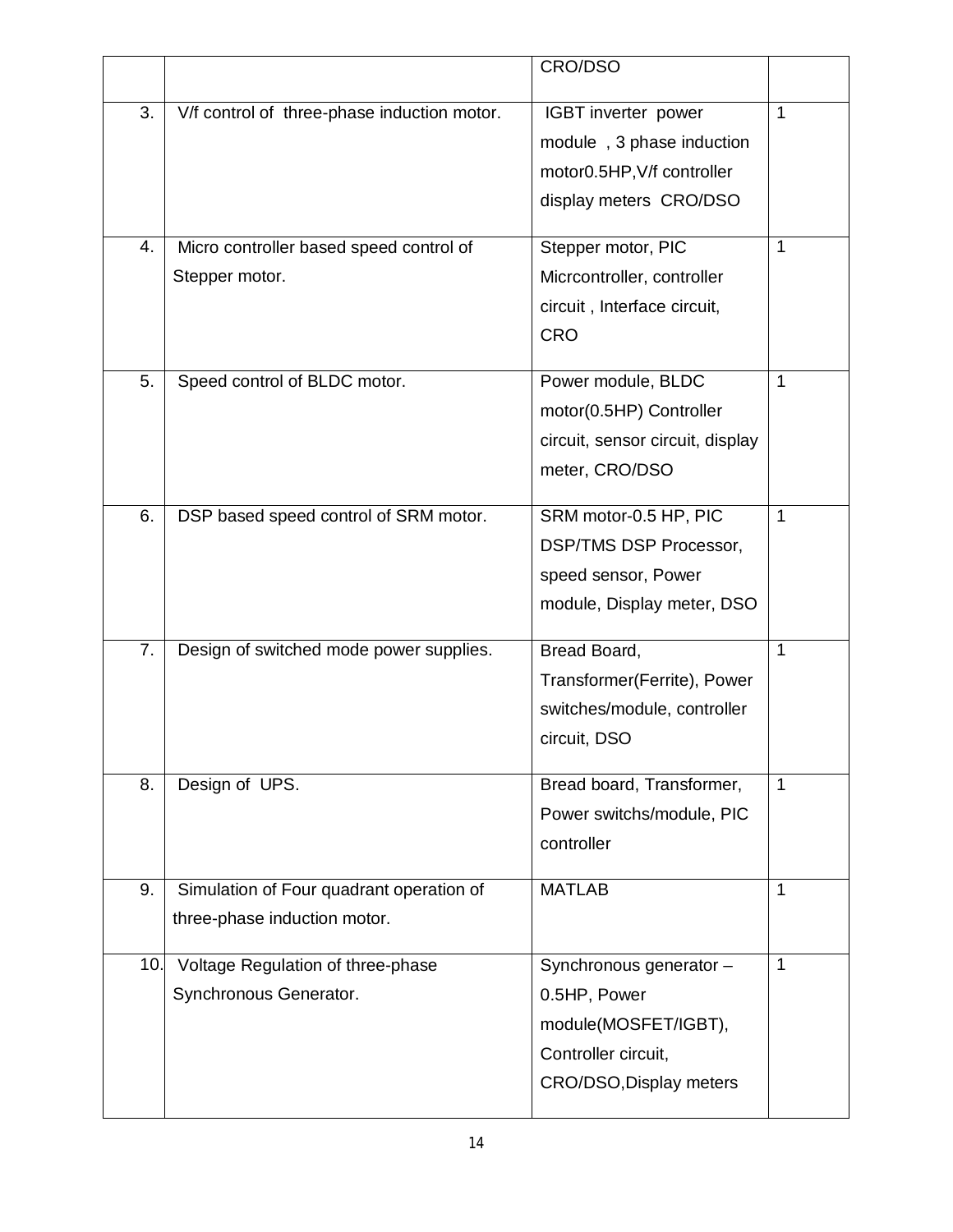| 11.1 | Study of power quality analyser.           | Single phase or three phase  |  |
|------|--------------------------------------------|------------------------------|--|
|      |                                            | power quality analyzer       |  |
|      |                                            |                              |  |
| 12.  | Study of driver circuits and generation of | IGBT, MOSFET, Power          |  |
|      | PWM signals for three phase inverters.     | modules Microcontroller      |  |
|      |                                            | based pulse generators,      |  |
|      |                                            | interface circuits, CRO/DSO. |  |
|      |                                            |                              |  |

## **TOTAL : 45 PERIODS**

# **PX7301 POWER ELECTRONICS FOR RENEWABLE ENERGY SYSTEMS LT P C**

 **3 0 0 3**

### **OBJECTIVES :**

- To Provide knowledge about the stand alone and grid connected renewable energy systems.
- To equip with required skills to derive the criteria for the design of power converters for renewable energy applications.
- To analyse and comprehend the various operating modes of wind electrical generators and solar energy systems.
- To design different power converters namely AC to DC, DC to DC and AC to AC converters for renewable energy systems.
- To develop maximum power point tracking algorithms.

### **UNIT I INTRODUCTION 9**

Environmental aspects of electric energy conversion: impacts of renewable energy generation on environment (cost-GHG Emission) - Qualitative study of different renewable energy resources ocean, Biomass, Hydrogen energy systems : operating principles and characteristics of: Solar PV, Fuel cells, wind electrical systems-control strategy, operating area.

## **UNIT II ELECTRICAL MACHINES FOR RENEWABLE ENERGY CONVERSION 9**

Review of reference theory fundamentals-principle of operation and analysis: IG, PMSG, SCIG and DFIG.

## **UNIT III POWER CONVERTERS 9**

Solar: Block diagram of solar photo voltaic system : line commutated converters (inversionmode) - Boost and buck-boost converters- selection Of inverter, battery sizing, array sizing. Wind: three phase AC voltage controllers- AC-DC-AC converters: uncontrolled rectifiers, PWM Inverters, Grid Interactive Inverters-matrix converters.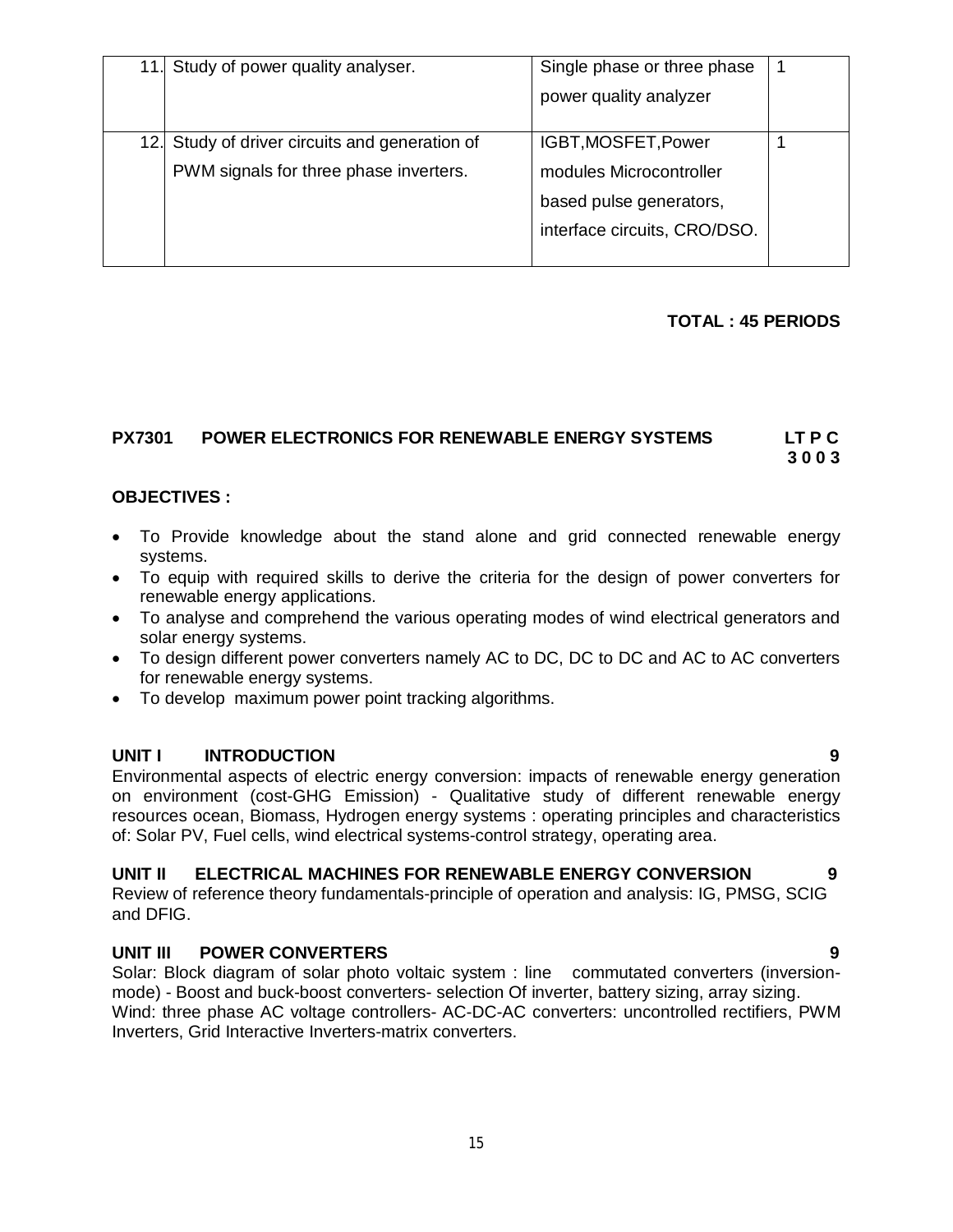# **UNIT IV ANALYSIS OF WIND AND PV SYSTEMS 9**

Stand alone operation of fixed and variable speed wind energy conversion systems and solar system-Grid connection Issues -Grid integrated PMSG and SCIG Based WECS-Grid Integrated solar system.

# **UNIT V HYBRID RENEWABLE ENERGY SYSTEMS 9**

Need for Hybrid Systems- Range and type of Hybrid systems- Case studies of Wind-PV-Maximum Power Point Tracking (MPPT).

## **REFERENCES:**

- 1. S.N.Bhadra, D. Kastha, & S. Banerjee "Wind Electricaal Systems", Oxford University Press, 2009
- 2. Rashid .M. H "power electronics Hand book", Academic press, 2001.
- 3. Rai. G.D, "Non conventional energy sources", Khanna publishes, 1993.
- 4. Rai. G.D," Solar energy utilization", Khanna publishes, 1993.
- 5. Gray, L. Johnson, "Wind energy system", prentice hall linc, 1995.
- 6. Non-conventional Energy sources B.H.Khan Tata McGraw-hill Publishing Company, New Delhi.

| <b>PX7311</b> | <b>PROJECT WORK (PHASE I)</b>  | LT P C<br>$0 \t0 \t12 \t6$ |
|---------------|--------------------------------|----------------------------|
| <b>PX7411</b> | <b>PROJECT WORK (PHASE II)</b> | LTPC<br>$0 \t0 \t24 \t12$  |

| <b>CL7103</b> | <b>SYSTEM THEORY</b> | <b>LTPC</b> |
|---------------|----------------------|-------------|
|               |                      | 3003        |

## **OBJECTIVES**

- To educate on modeling and representing systems in state variable form
- To educate on solving linear and non-linear state equations
- To illustrate the role of controllability and observability
- To educate on stability analysis of systems usig Lyapunov's theory
- To educate on modal concepts and design of state and output feedback controllers and estimators

# **UNIT I STATE VARIABLE REPRESENTATION 9**

Introduction-Concept of State-State equation for Dynamic Systems -Time invariance and linearity- Non uniqueness of state model-State Diagrams - Physical System and State Assignment.

**TOTAL : 45 PERIODS**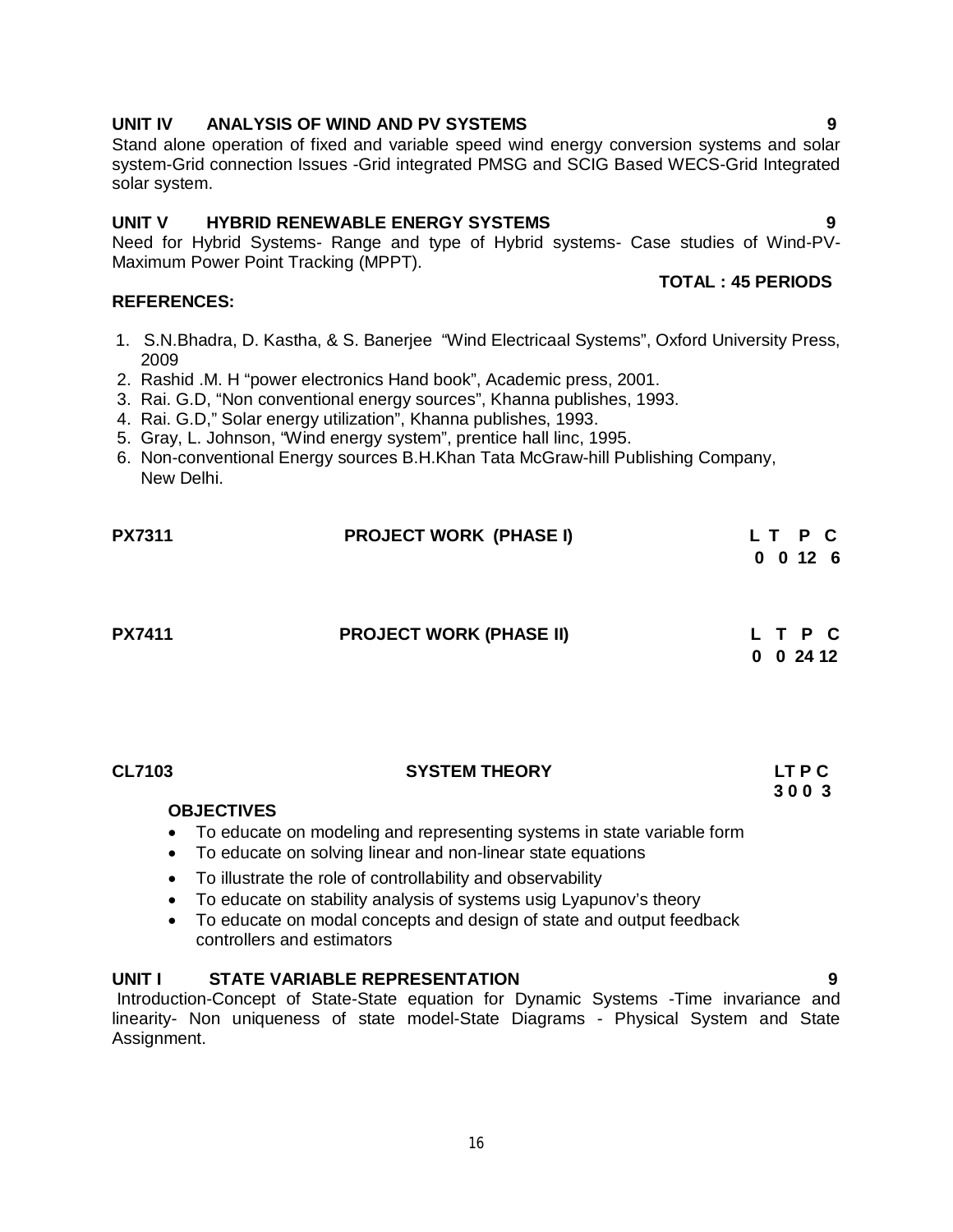# **UNIT II SOLUTION OF STATE EQUATIONS 9**

Existence and uniqueness of solutions to Continuous-time state equations-Solution of Nonlinear and Linear Time Varying State equations-Evaluation of matrix exponential-System modes- Role of Eigenvalues and Eigenvectors.

## **UNIT III CONTROLLABILITY AND OBSERVABILITY 9**

Controllability and Observability-Stabilizability and Detectability-Test for Continuous time Systems- Time varying and Time invariant case-Output Controllability-Reducibility-System Realizations.

# **UNIT IV STABILTY 9**

Introduction-Equilibrium Points-Stability in the sense of Lyapunov-BIBO Stability-Stability of LTI Systems-Equilibrium Stability of Nonlinear Continuous Time Autonomous Systems-The Direct Method of Lyapunov and the Linear Continuous-Time Autonomous Systems-Finding Lyapunov Functions for Nonlinear Continuous Time Autonomous Systems-Krasovskii and Variable-Gradiant Method.

# **UNIT V MODAL CONTROL 9**

Introduction-Controllable and Observable Companion Forms-SISO and MIMO Systems-The Effect of State Feedback on Controllability and Observability-Pole Placement by State Feedback for both SISO and MIMO Systems-Full Order and Reduced Order Observers.

# **TOTAL : 45 PERIODS**

# **REFERENCES:**

- 1. M. Gopal, "Modern Control System Theory", New Age International, 2005.
- 2. K. Ogatta, "Modern Control Engineering", PHI, 2002.
- 3. John S. Bay, "Fundamentals of Linear State Space Systems", McGraw-Hill, 1999.
- 4. D. Roy Choudhury, "Modern Control Systems", New Age International, 2005.
- 5. John J. D'Azzo, C. H. Houpis and S. N. Sheldon, "Linear Control System Analysis and Design with MATLAB", Taylor Francis, 2003.
- 6. Z. Bubnicki, "Modern Control Theory", Springer, 2005.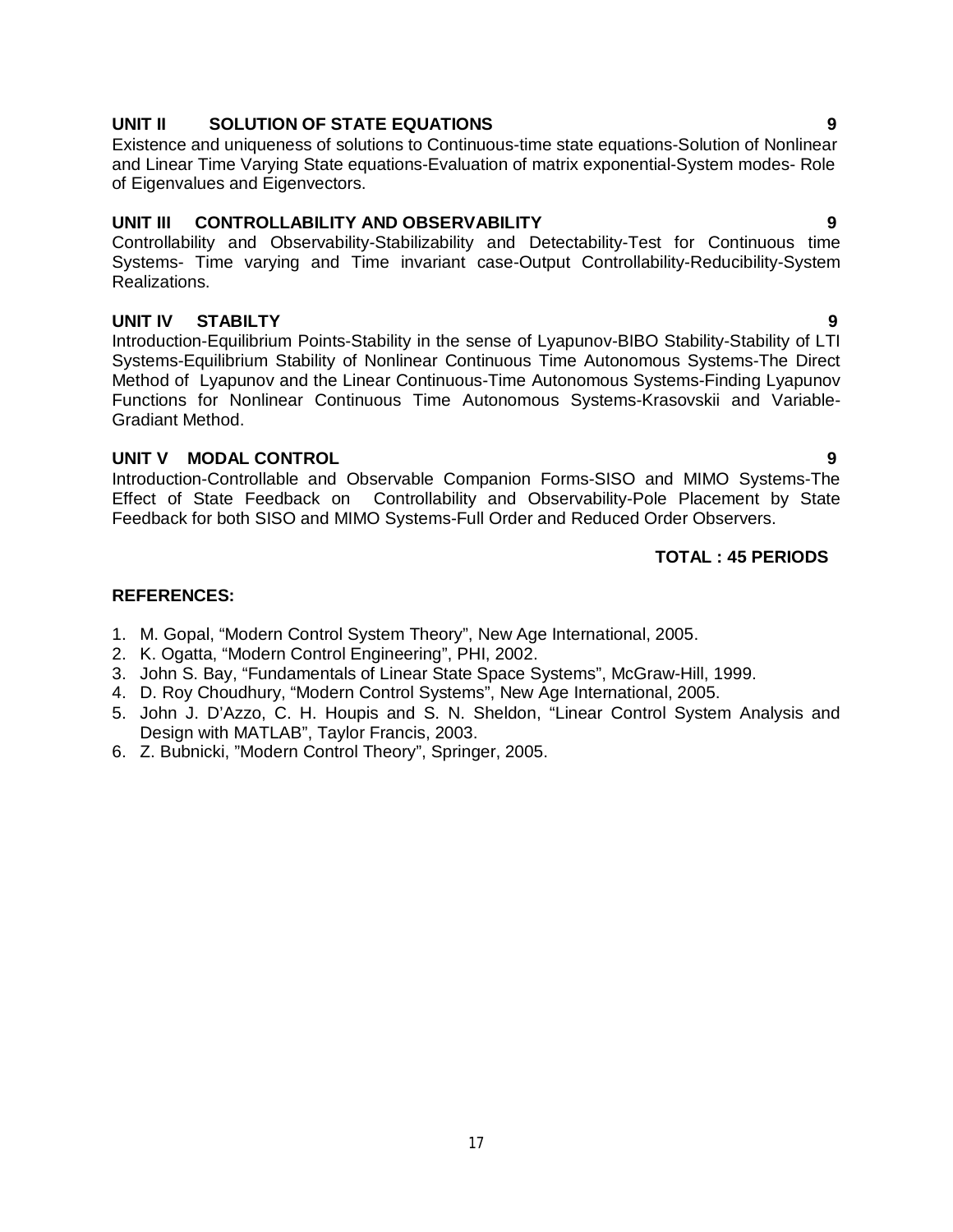# **ET7102 MICROCONTROLLER BASED SYSTEM DESIGN LT P C**

# **OBJECTIVES**

To expose the students to the fundamentals of microcontroller based system design.

 **3 0 0 3**

- To teach I/O and RTOS role on microcontroller.
- To impart knowledge on PIC Microcontroller based system design.
- To introduce Microchip PIC 8 bit peripheral system Design
- To give case study experiences for microcontroller based applications.

## **UNIT I 8051 ARCHITECTURE 9**

Architecture – memory organization – addressing modes – instruction set – Timers - Interrupts - I/O ports, Interfacing I/O Devices – Serial Communication.

# **UNIT II 8051 PROGRAMMING 9**

Assembly language programming – Arithmetic Instructions – Logical Instructions –Single bit Instructions – Timer Counter Programming – Serial Communication Programming Interrupt Programming – RTOS for 8051 – RTOSLite – FullRTOS – Task creation and run – LCD digital clock/thermometer using FullRTOS

# **UNIT III PIC MICROCONTROLLER 9**

Architecture – memory organization – addressing modes – instruction set – PIC progrmming in Assembly & C –I/O port, Data Conversion, RAM & ROM Allocation, Timer programming, MP-LAB.

## **UNIT IV PERIPHERAL OF PIC MICROCONTROLLER 9**

Timers – Interrupts, I/O ports- I2C bus-A/D converter-UART- CCP modules -ADC, DAC and Sensor Interfacing –Flash and EEPROM memories.

# **UNIT V SYSTEM DESIGN – CASE STUDY 9**

Interfacing LCD Display – Keypad Interfacing - Generation of Gate signals for converters and Inverters - Motor Control – Controlling DC/ AC appliances – Measurement of frequency - Stand alone Data Acquisition System.

# **TOTAL : 45 PERIODS**

# **REFERENCES:**

- 1. Muhammad Ali Mazidi, Rolin D. Mckinlay, Danny Causey ' PIC Microcontroller and Embedded Systems using Assembly and C for PIC18', Pearson Education 2008
- 2. John Iovine, 'PIC Microcontroller Project Book ', McGraw Hill 2000
- 3. Myke Predko, "Programming and customizing the 8051 microcontroller", Tata McGraw Hill 2001.
- 4. Muhammad Ali Mazidi, Janice G. Mazidi and Rolin D. McKinlay, 'The 8051 Microcontroller and Embedded Systems' Prentice Hall, 2005.
- 5 .Rajkamal,".Microcontrollers-Architecture,Programming,Interfacing & System Design",2ed,Pearson,2012.
- 6. I Scott Mackenzie and Raphael C.W. Phan, "The Micro controller", Pearson, Fourth edition 2012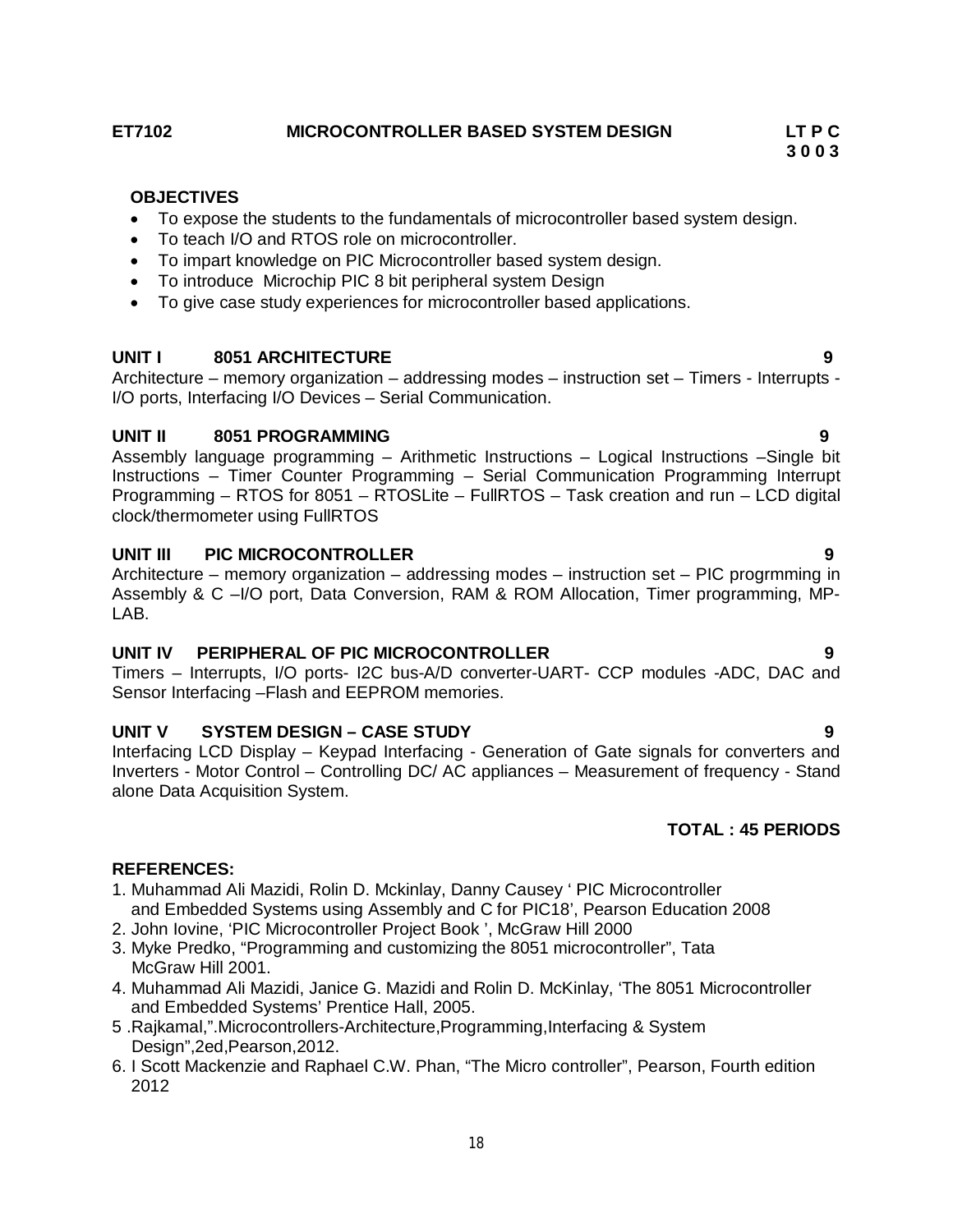### **PX7001 ELECTROMAGNETIC FIELD COMPUTATION AND MODELLING LT P C 3 0 0 3**

# **OBJECTIVES:**

- To refresh the fundamentals of Electromagnetic Field Theory.
- To provide foundation in formulation and computation of Electromagnetic Fields using analytical and numerical methods.
- To impart in-depth knowledge on Finite Element Method in solving Electromagnetic field problems.
- To introduce the concept of mathematical modeling and design of electrical apparatus.

# **UNIT I INTRODUCTION 9**

Review of basic field theory – Maxwell's equations – Constitutive relationships and Continuity equations  $-$  Laplace, Poisson and Helmholtz equation  $-$  principle of energy conversion  $$ force/torque calculation.

# **UNIT II BASIC SOLUTION METHODS FOR FIELD EQUATIONS 9**

Limitations of the conventional design procedure, need for the field analysis based design, problem definition, boundary conditions, solution by analytical methods-direct integration method – variable separable method – method of images, solution by numerical methods- Finite Difference Method.

# **UNIT III FORMULATION OF FINITE ELEMENT METHOD (FEM) 9**

Variational Formulation – Energy minimization – Discretisation – Shape functions –Stiffness matrix –1D and 2D planar and axial symmetry problems.

# **UNIT IV COMPUTATION OF BASIC QUANTITIES USING FEM PACKAGES 9**

Basic quantities – Energy stored in Electric Field – Capacitance – Magnetic Field – Linked Flux – Inductance – Force – Torque – Skin effect – Resistance.

# **UNIT V DESIGN APPLICATIONS 9**

Design of Insulators – Cylindrical magnetic actuators – Transformers – Rotating machines.

# **TOTAL = 45 PERIODS**

# **REFERENCES**

- 1. Matthew. N.O. Sadiku, "Elements of Electromagnetics", Fourth Edition, Oxford University Press, First Indian Edition 2007.
- 2. K.J.Binns, P.J.Lawrenson, C.W Trowbridge, "The analytical and numerical solution of Electric and magnetic fields", John Wiley & Sons, 1993.
- 3. Nicola Biyanchi , "Electrical Machine analysis using Finite Elements", Taylor and Francis Group, CRC Publishers, 2005.
- 4. Nathan Ida, Joao P.A.Bastos , "Electromagnetics and calculation of fields", Springer-Verlage, 1992.
- 5. S.J Salon, "Finite Element Analysis of Electrical Machines" Kluwer Academic Publishers, London, 1995, distributed by TBH Publishers & Distributors, Chennai, India.
- 6. Silvester and Ferrari, "Finite Elements for Electrical Engineers" Cambridge University press, 1983.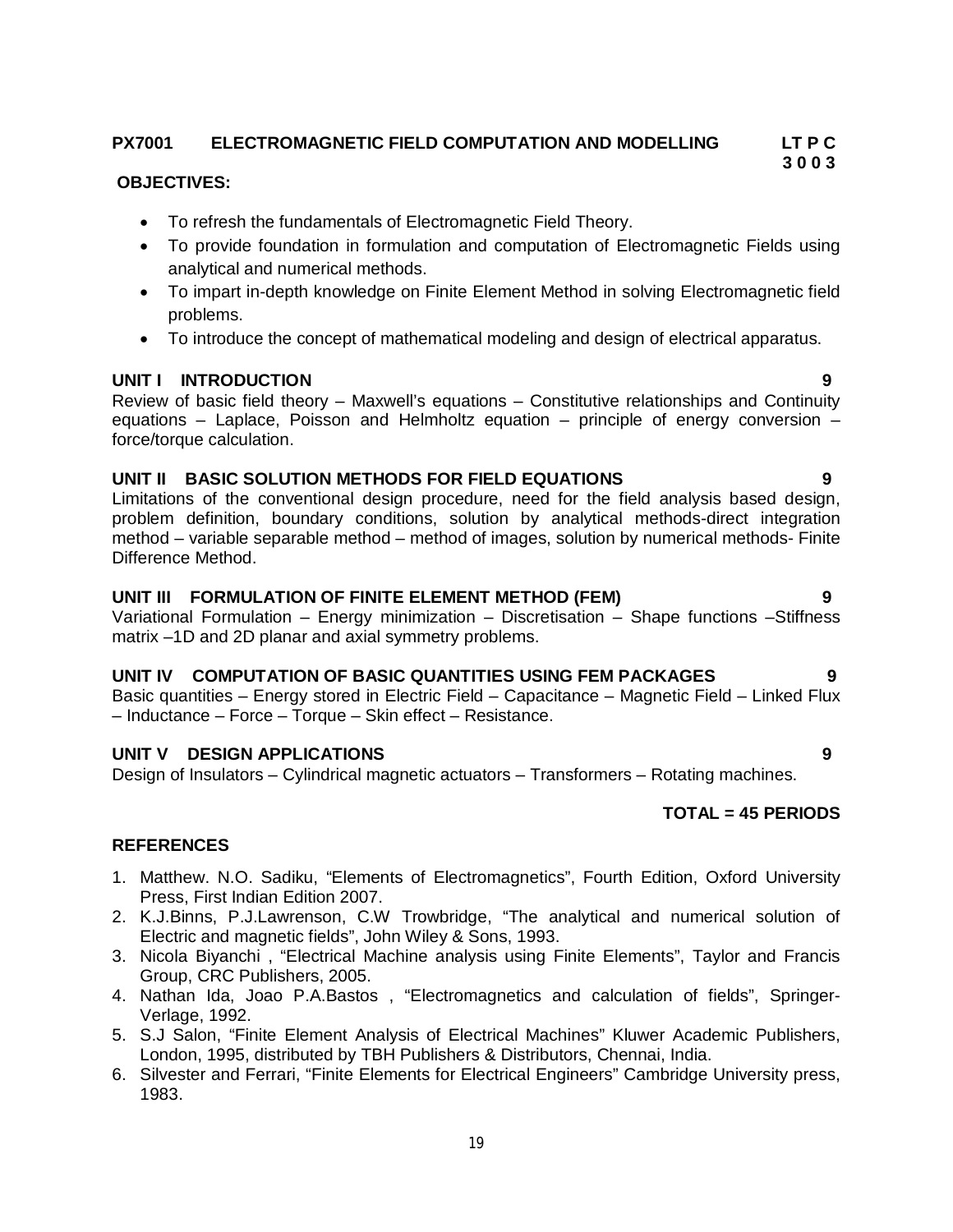# **CL7204 SOFT COMPUTING TECHNIQUES L T P C**

### **OBJECTIVES**

- To expose the concepts of feed forward neural networks.
- To provide adequate knowledge about feed back neural networks.
- To teach about the concept of fuzziness involved in various systems.
- To expose the ideas about genetic algorithm
- To provide adequate knowledge about of FLC and NN toolbox

### **UNIT I INTRODUCTION AND ARTIFICIAL NEURAL NETWORKS 9**

Introduction of soft computing - soft computing vs. hard computing- various types of soft computing techniques- applications of soft computing-Neuron- Nerve structure and synapse-Artificial Neuron and its model- activation functions- Neural network architecture- single layer and multilayer feed forward networks- McCullochPitts neuron model- perceptron model- Adaline and Madaline- multilayer perception model- back propogation learning methods- effect of learning rule coefficient -back propagation algorithm- factors affecting back propagation trainingapplications.

## **UNIT II ARTIFICIAL NEURAL NETWORKS 9**

Counter propagation network- architecture- functioning & characteristics of counter- Propagation network-Hopfield/ Recurrent network- configuration- stability constraints-associative memoryand characteristics- limitations and applications- Hopfield v/s Boltzman machine- Adaptive Resonance Theory- Architecture- classifications-Implementation and training-Associative Memory.

### **UNIT III FUZZY LOGIC SYSTEM 9**

Introduction to crisp sets and fuzzy sets- basic fuzzy set operation and approximate reasoning. Introduction to fuzzy logic modeling and control- Fuzzification- inferencingand defuzzification-Fuzzy knowledge and rule bases-Fuzzy modeling and control schemes for nonlinear systems. Self organizing fuzzy logic control- Fuzzy logic control for nonlinear time delay system.

## **UNIT IV GENETIC ALGORITHM 9**

Basic concept of Genetic algorithm and detail algorithmic steps-adjustment of free Parameters-Solution of typical control problems using genetic algorithm- Concept on some other search techniques like tabu search and ant colony search techniques for solving optimization problems.

## **UNIT V APPLICATIONS 9**

GA application to power system optimization problem- Case studies: Identification and control of linear and nonlinear dynamic systems using Matlab-Neural Network toolbox. Stability analysis of Neural Network interconnection systems- Implementation of fuzzy logic controller using Matlab fuzzy logic toolbox-Stability analysis of fuzzy control systems.

# **TOTAL : 45 PERIODS**

- **REFERENCES**
- 1.. Laurene V. Fausett, Fundamentals of Neural Networks: Architectures, Algorithms And Applications, Pearson Education,
- 2. Timothy J. Ross, "Fuzzy Logic with Engineering Applications" Wiley India.
- 3. Zimmermann H.J. "Fuzzy set theory and its Applications" Springer international edition, 2011.
- 4. David E.Goldberg, "Genetic Algorithms in Search, Optimization, and Machine Learning", Pearson Education, 2009.
- 5. W.T.Miller, R.S.Sutton and P.J.Webrose, "Neural Networks for Control", MIT Press, 1996.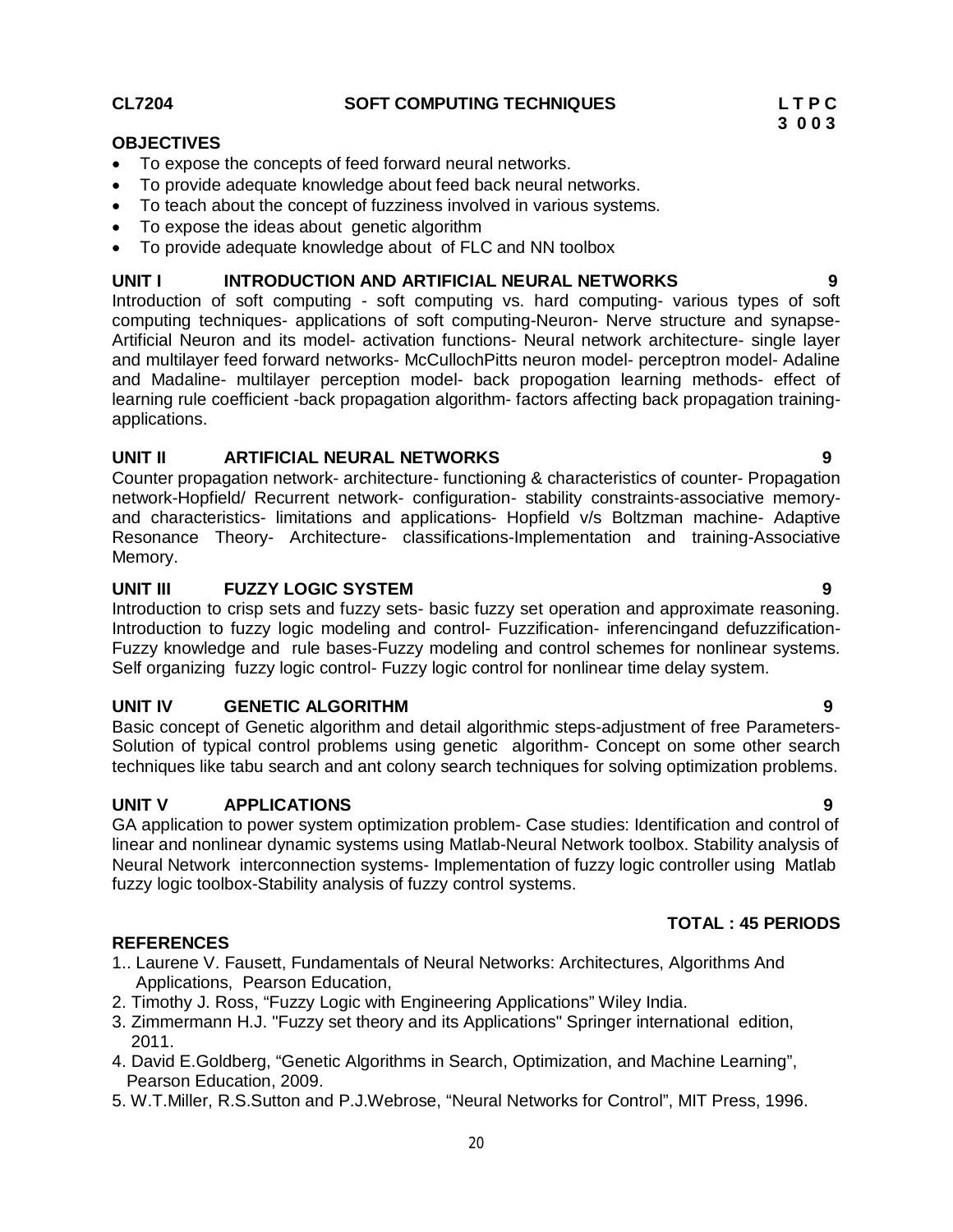# **EB7212 DIGITAL SIMULATION OF POWER ELECTONIC CIRCIUTS L T P C LABORATORY 0 0 3 2**

### **OBJECTIVES :**

- To provide the requisite knowledge necessary to appreciate the dynamical equations involved in the analysis of different PED configurations.
- To analyze, design and simulate different power converters studied in the core courses on power converters, Inverters and dynamics of electrical machines.
- 1.Simulation of single phase half wave controlled converter fed RLE load
- 2. Simulation of single phase fully controlled converter fed RLE load.
- 3. Simulation of three phase half controlled converter fed RL load.
- 4. Simulation of single phase ac phase controlled fed RL load.
- 5. Simulation of three phase to single phase cyclo converter fed RL load
- 6. Simulation of dynamics of armature plunger / relay contactor arrangement.
- 7. Simulation of single phase VSI fed RL/RC load.
- 8. Simulation of i) LC tank circuit resonance,
	- ii) Basic / modified series inverter
	- iii)Series loaded series resonant inverter
- 9. Simulation of single phase current source inverter fed induction heating load.
- 10. Simulation of multi level inverter topologies.
- 11. Numerical solution of ordinary differential equations.
- 12. Numerical solution of partial differential equations.

# **TOTAL : 45 PERIODS**

### **REFERENCES**

- 1. Ned Mohan,T.M Undeland and W.P Robbin, "Power Electronics: converters, Application and design" John Wiley and sons.Wiley India edition, 2006.
- Rashid M.H., "Power Electronics Circuits, Devices and Applications ", Prentice Hal India, New Delhi, 1995.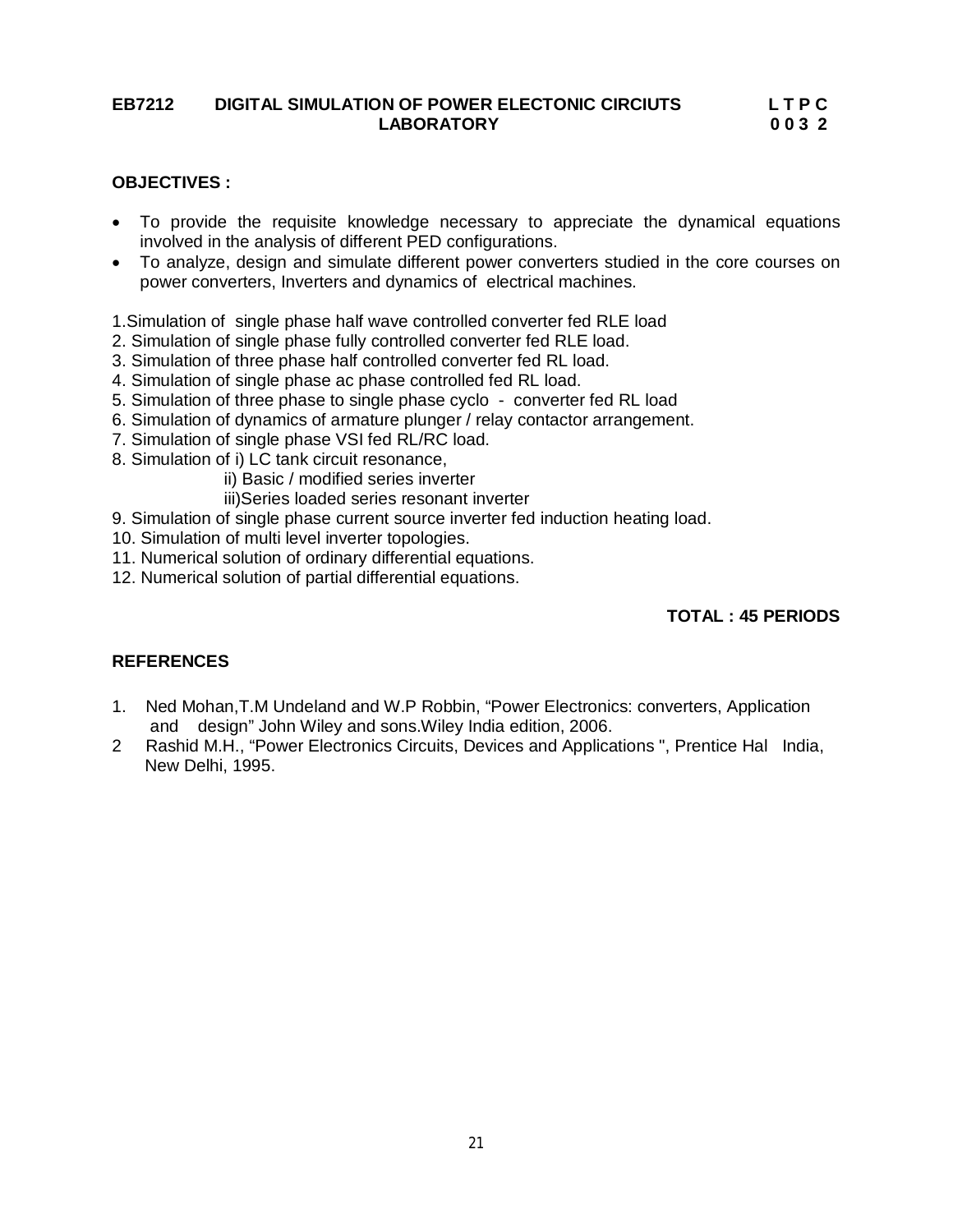# **ET7201 VLSI ARCHITECTURE AND DESIGN METHODOLOGIES L T P C 3 0 0 3**

### **OBJECTIVES**

- To give an insight to the students about the significance of CMOS technology and fabrication process.
- To teach the importance and architectural features of programmable logic devices.
- To introduce the ASIC construction and design algorithms
- To teach the basic analog VLSI design techniques.
- To study the Logic synthesis and simulation of digital system with Verilog HDL.

### **UNIT I CMOS DESIGN 9**

Overview of digital VLSI design Methodologies- Logic design with CMOS-transmission gate circuits-Clocked CMOS-dynamic CMOS circuits, Bi-CMOS circuits- Layout diagram, Stick diagram-IC fabrications – Trends in IC technology.

### **UNIT II PROGRAMABLE LOGIC DEVICES** 12

Programming Techniques-Anti fuse-SRAM-EPROM and EEPROM technology – Re-Programmable Devices Architecture- Function blocks, I/O blocks,Interconnects, Xilinx-XC9500,Cool Runner - XC-4000,XC5200, SPARTAN, Virtex - Altera MAX 7000-Flex 10K-Stratix.

### **UNIT III BASIC CONSTRUCTION, FLOOR PLANNING, PLACEMENT AND ROUTING 6**

System partition – FPGA partitioning – Partitioning methods- floor planning – placementphysical design flow – global routing – detailed routing – special routing- circuit extraction – DRC.

### **UNIT IV ANALOG VLSI DESIGN 6**

Introduction to analog VLSI- Design of CMOS 2stage-3 stage Op-Amp –High Speed and High frequency op-amps-Super MOS-Analog primitive cells-realization of neural networks.

## **UNIT V LOGIC SYNTHESIS AND SIMULATION 12**

Overview of digital design with Verilog HDL, hierarchical modelling concepts, modules and port definitions, gate level modelling, data flow modelling, behavioural modelling, task & functions, Verilog and logic synthesis-simulation-Design examples,Ripple carry Adders, Carry Look ahead adders, Multiplier, ALU, Shift Registers, Multiplexer, Comparator, Test Bench.

## **TOTAL 45 PERIODS**

## **REFERENCES:**

- 1. M.J.S Smith, "Application Specific integrated circuits",Addition Wesley Longman Inc.1997.
- 2.Kamran Eshraghian,Douglas A.pucknell and Sholeh Eshraghian,"Essentials of VLSI circuits and system", Prentice Hall India,2005.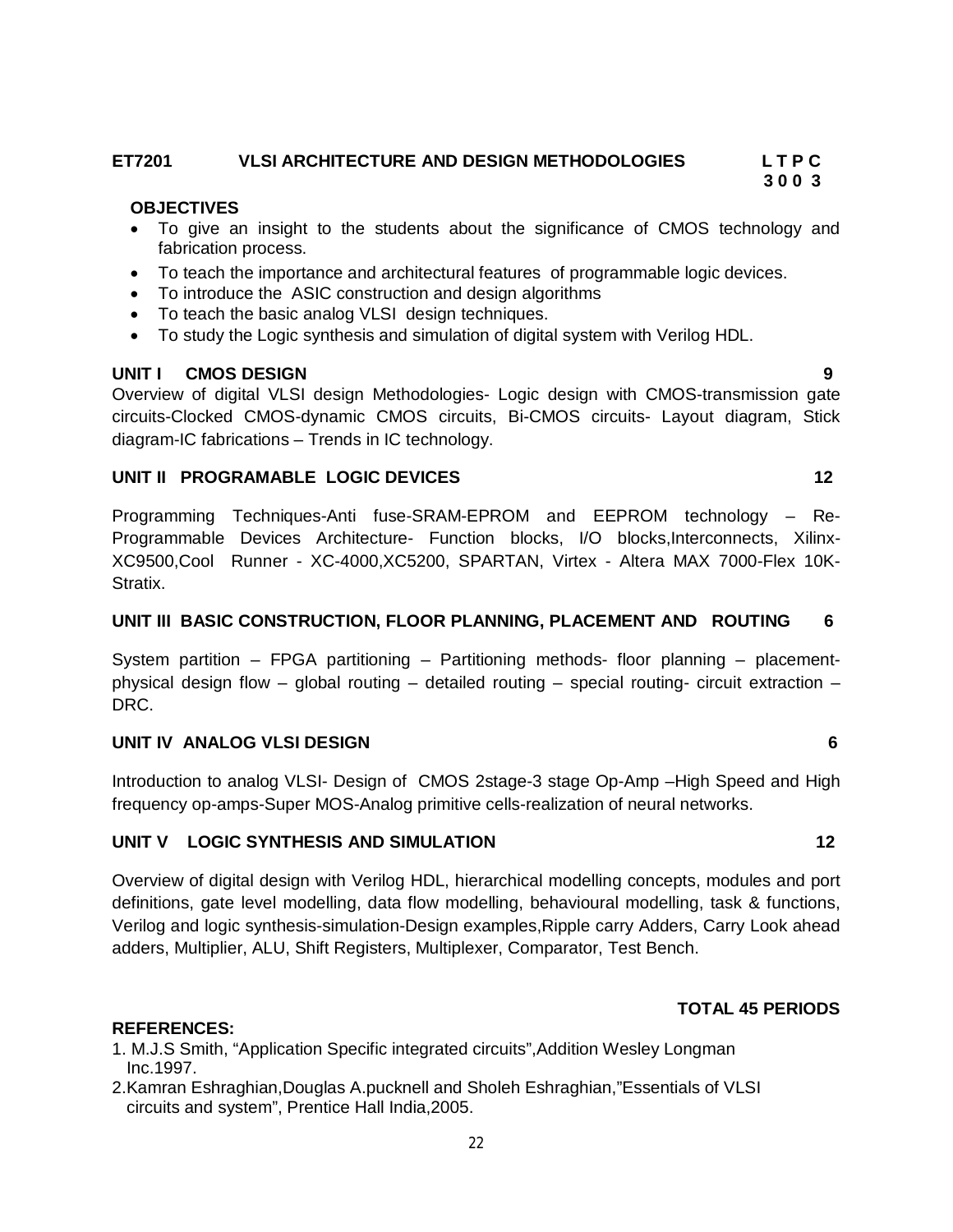- 3. Wayne Wolf, " Modern VLSI design " Prentice Hall India,2006.
- 4. Mohamed Ismail ,Terri Fiez, "Analog VLSI Signal and information Processing", McGraw Hill International Editions,1994.
- 6. Samir Palnitkar, "Veri Log HDL, A Design guide to Digital and Synthesis" 2<sup>nd</sup> Ed,Pearson,2005.
- 6. John P. Uyemera "Chip design for submicron VLSI cmos layout and simulation ", Cengage Learning India Edition", 2011.

# **PS7202 FLEXIBLE AC TRANSMISSION SYSTEMS L T P C**

# **OBJECTIVES**

- To emphasis the need for FACTS controllers.
- To learn the characteristics, applications and modelling of series and shunt FACTS controllers.
- To analyze the interaction of different FACTS controller and perform control coordination

# **UNIT I INTRODUCTION 9**

Review of basics of power transmission networks-control of power flow in AC transmission line-Analysis of uncompensated AC Transmission line- Passive reactive power compensation: Effect of series and shunt compensation at the mid-point of the line on power transfer- Need for FACTS controllers- types of FACTS controllers.

# **UNIT II STATIC VAR COMPENSATOR (SVC) 9**

Configuration of SVC- voltage regulation by SVC- Modelling of SVC for load flow analysis-Modelling of SVC for stability studies-Design of SVC to regulate the mid-point voltage of a SMIB system- Applications: transient stability enhancement and power oscillation damping of SMIB system with SVC connected at the mid-point of the line.

**UNIT III THYRISTOR AND GTO THYRISTOR CONTROLLED SERIES CAPACITORS (TCSC and GCSC) 9**

Concepts of Controlled Series Compensation – Operation of TCSC and GCSC- Analysis of TCSC-GCSC – Modelling of TCSC and GCSC for load flow studies- modeling TCSC and GCSC for stability studied- Applications of TCSC and GCSC.

# **UNIT IV VOLTAGE SOURCE CONVERTER BASED FACTS CONTROLLERS 9**

Static synchronous compensator(STATCOM)- Static synchronous series compensator(SSSC)- Operation of STATCOM and SSSC-Power flow control with STATCOM and SSSC- Modelling of STATCOM and SSSC for power flow and transient stability studies –operation of Unified and Interline power flow controllers(UPFC and IPFC)- Modelling of UPFC and IPFC for load flow and transient stability studies- Applications.

# **UNIT V CONTROLLERS AND THEIR COORDINATION 9**

**3 0 0 3**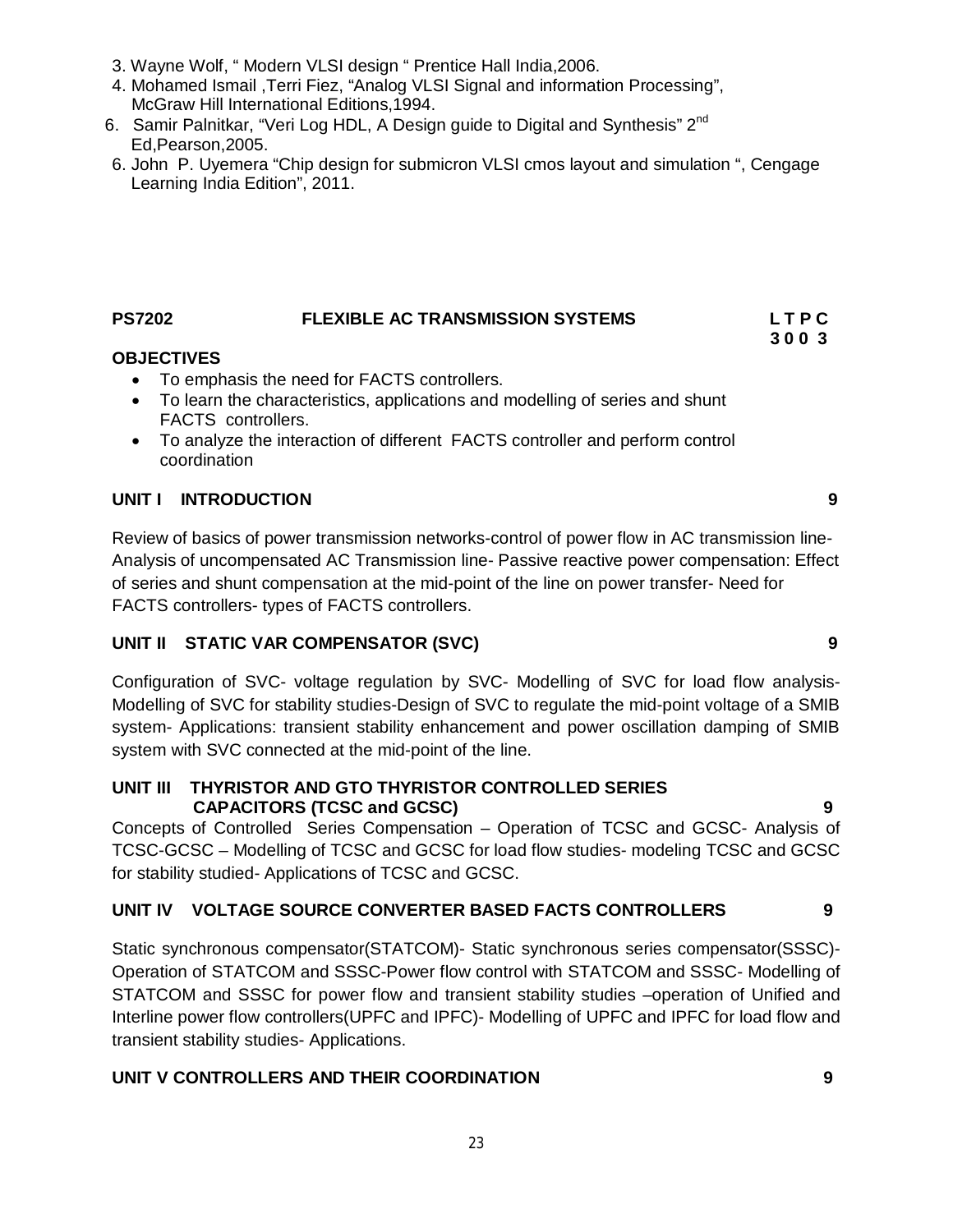FACTS Controller interactions – SVC–SVC interaction - co-ordination of multiple controllers using linear control techniques – Quantitative treatment of control coordination.

# **TOTAL : 45 PERIODS**

# **REFERENCES:**

- 1. A.T.John, "Flexible AC Transmission System", Institution of Electrical and Electronic Engineers (IEEE), 1999.
- 2. Narain G.Hingorani, Laszio. Gyugyl, "Understanding FACTS Concepts and Technology of Flexible AC Transmission System", Standard Publishers, Delhi 2001.
- 3. V. K.Sood, "HVDC and FACTS controllers- Applications of Static Converters in Power System", 2004, Kluwer Academic Publishers.
- 4. Mohan Mathur, R., Rajiv. K. Varma, "Thyristor Based Facts Controllers for Electrical Transmission Systems", IEEE press and John Wiley & Sons, Inc.
- 5. K.R.Padiyar," FACTS Controllers in Power Transmission and Distribution", New Age International(P) Ltd., Publishers New Delhi, Reprint 2008,

# **PS7002 ENERGY MANAGEMENT AND AUDITING L T P C**

 **3 0 0 3**

## **OBJECTIVES**

- To study the concepts behind economic analysis and Load management.
- To emphasize the energy management on various electrical equipments and metering.
- To illustrate the concept of lighting systems and cogeneration.

## **UNIT I INTRODUCTION 9**

Need for energy management - energy basics- designing and starting an energy management program – energy accounting -energy monitoring, targeting and reporting- energy audit process.

## **UNIT II ENERGY COST AND LOAD MANAGEMENT 9**

Important concepts in an economic analysis - Economic models-Time value of money-Utility rate structures- cost of electricity-Loss evaluation Load management: Demand control techniques-Utility monitoring and control system-HVAC and energy management-Economic justification

### **UNIT III ENERGY MANAGEMENT FOR MOTORS, SYSTEMS, AND ELECTRICAL EQUIPMENT 9**

Systems and equipment- Electric motors-Transformers and reactors-Capacitors and synchronous machines

# **UNIT IV METERING FOR ENERGY MANAGEMENT 9**

Relationships between parameters-Units of measure-Typical cost factors- Utility meters - Timing of meter disc for kilowatt measurement - Demand meters - Paralleling of current transformers -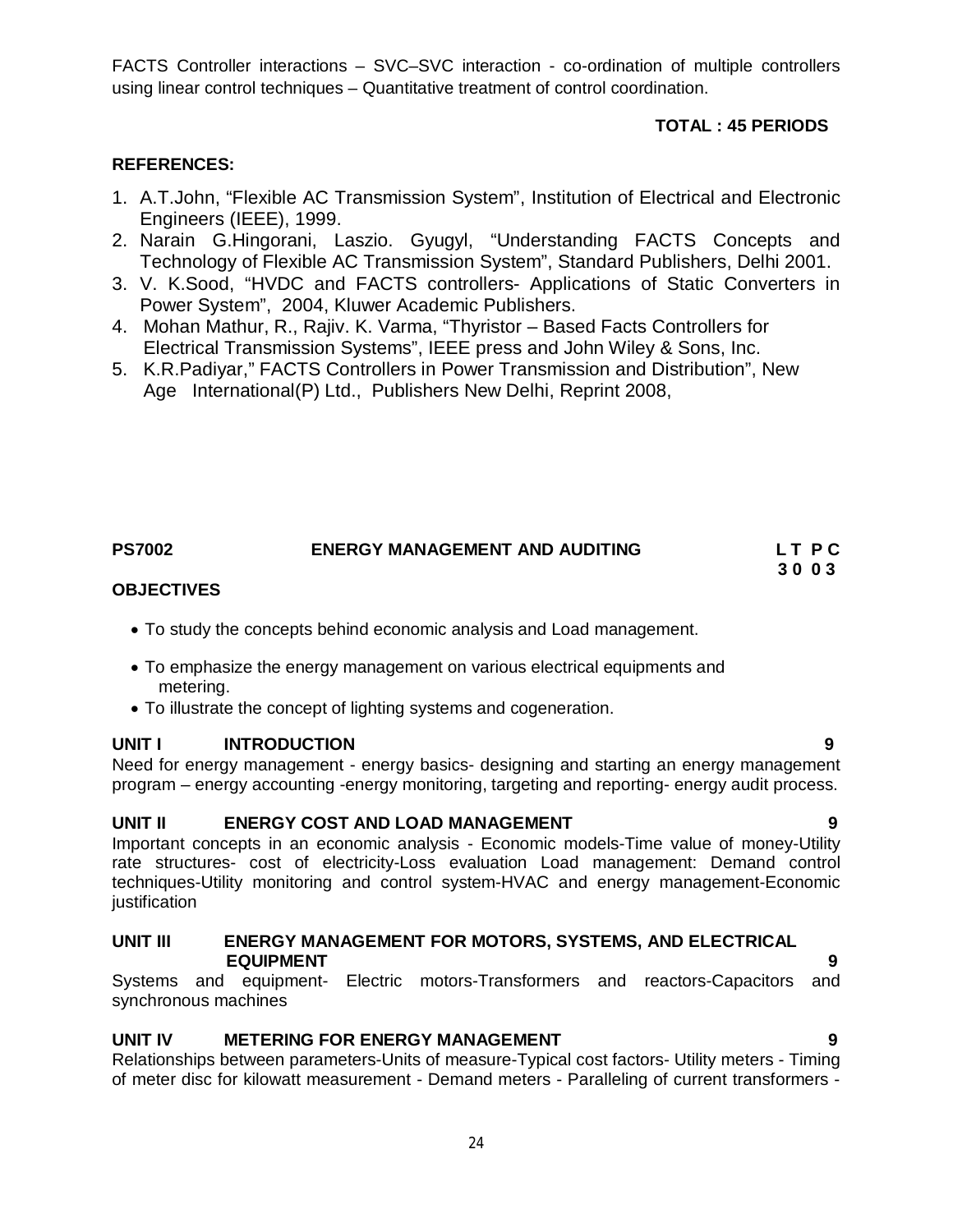# **UNIT V LIGHTING SYSTEMS & COGENERATION 9**

Concept of lighting systems - The task and the working space -Light sources - Ballasts - Luminaries - Lighting controls-Optimizing lighting energy - Power factor and effect of harmonics on power quality - Cost analysis techniques-Lighting and energy standards

Cogeneration: Forms of cogeneration - feasibility of cogeneration- Electrical interconnection.

## **TOTAL : 45 PERIODS**

### **REFERENCES**

- 1. Reay D.A, Industrial Energy Conservation, 1stedition, Pergamon Press, 1977*.*
- 2. IEEE Recommended Practice for Energy Management in Industrial and Commercial Facilities, IEEE, 196.
- 3. Amit K. Tyagi, Handbook on Energy Audits and Management, TERI, 2003.
- 4. Barney L. Capehart, Wayne C. Turner, and William J. Kennedy, Guide to Energy Management, Fifth Edition, The Fairmont Press, Inc., 2006
- 5. Eastop T.D & Croft D.R, Energy Efficiency for Engineers and Technologists,. Logman Scientific & Technical, ISBN-0-582-03184, 1990.

| <b>PX7002</b> | <b>SMPS AND UPS</b> | LTPC |
|---------------|---------------------|------|
|               |                     | 3003 |
| ----          |                     |      |

### **AIM**

To study low power SMPS and UPS technologies

### **OBJECTIVE**

To provide conceptual knowledge in modern power electronic converters and its applications in electric power utility.

### **UNIT I DC-DC CONVERTERS 9**

Principles of stepdown and stepup converters – Analysis and state space modeling of Buck, Boost, Buck- Boost and Cuk converters.

# **UNIT II SWITCHING MODE POWER CONVERTERS 9**

Analysis and state space modeling of flyback, Forward, Luo, Half bridge and full bridge converters- control circuits and PWM techniques.

### **UNIT III RESONANT CONVERTERS 9**

Introduction- classification- basic concepts- Resonant switch- Load Resonant converters- ZVS , Clamped voltage topologies- DC link inverters with Zero Voltage Switching- Series and parallel Resonant inverters- Voltage control .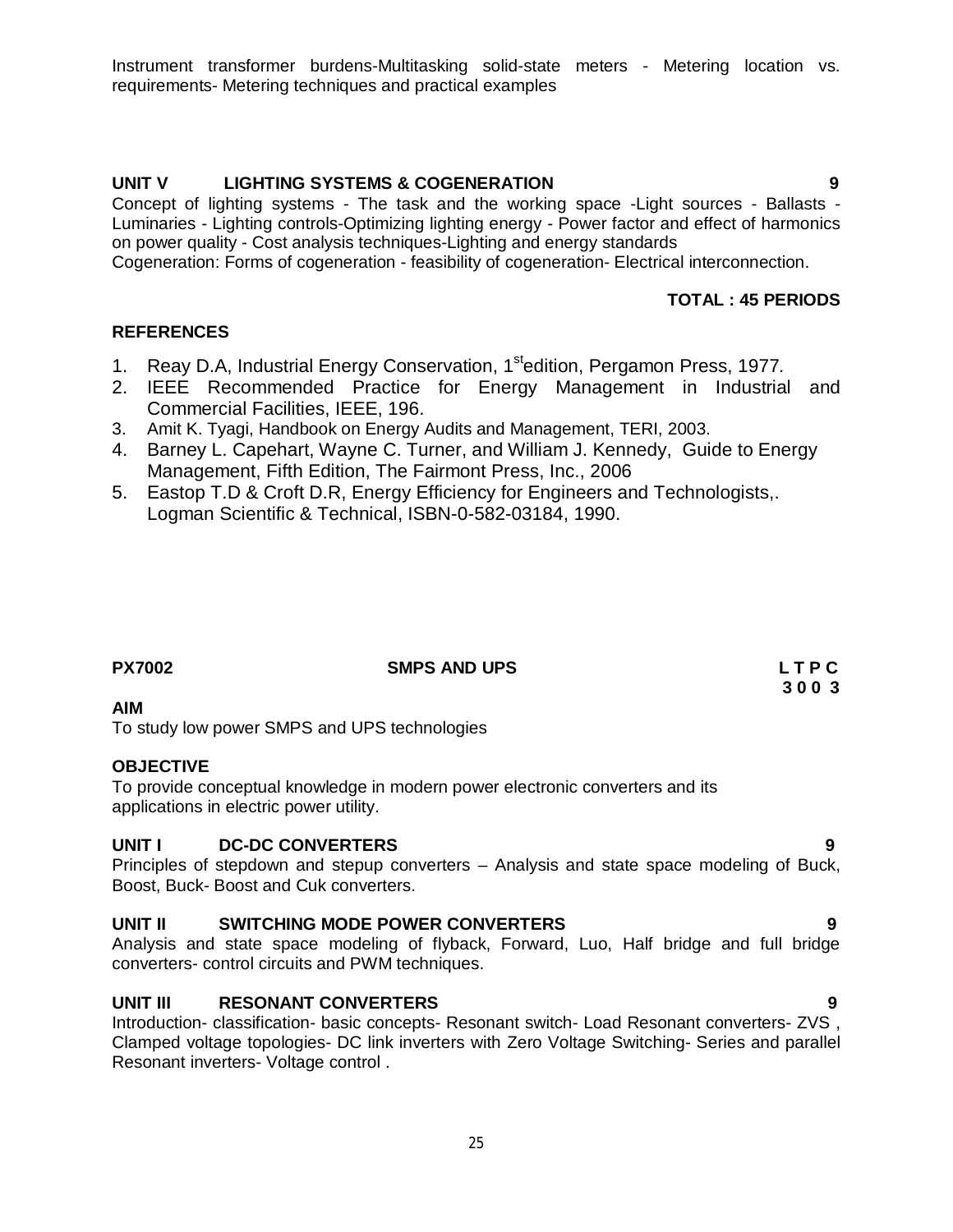# **UNIT IV DC-AC CONVERTERS 9**

Single phase and three phase inverters, control using various (sine PWM, SVPWM and advanced modulation) techniques, various harmonic elimination techniques- Multilevel inverters-Concepts - Types: Diode clamped- Flying capacitor- Cascaded types- Applications.

# **UNIT V POWER CONDITIONERS, UPS & FILTERS 9**

Introduction- Power line disturbances- Power conditioners –UPS: offline UPS, Online UPS, Applications – Filters: Voltage filters, Series-parallel resonant filters, filter without series capacitors, filter for PWM VSI, current filter, DC filters – Design of inductor and transformer for PE applications – Selection of capacitors.

# **TOTAL: 45 PERIODS**

- 1. M.H. Rashid Power Electronics handbook, Elsevier Publication, 2001.
- 2. Kjeld Thorborg, "Power Electronics In theory and Practice", Overseas Press, First Indian Edition 2005.
- 3. Philip T Krein, " Elements of Power Electronics", Oxford University Press
- 4. Ned Mohan, Tore.M.Undeland, William.P.Robbins, Power Electronics converters, Applications and design- Third Edition- John Wiley and Sons- 2006
- 5. M.H. Rashid Power Electronics circuits, devices and applications- third edition Prentice Hall of India New Delhi, 2007.

# **PS7005 HIGH VOLTAGE DIRECT CURRENT TRANSMISSION L T P C**

 **3 0 0 3**

## **OBJECTIVES**

**REFERENCES:**

- To impart knowledge on operation, modelling and control of HVDC link.
- To perform steady state analysis of AC/DC system.
- To expose various HVDC simulators.

### UNIT I DC POWER TRANSMISSION TECHNOLOGY

Introduction - Comparison of AC and DC transmission **–** Application of DC transmission – Description of DC transmission system - Planning for HVDC transmission **–** Modern trends in DC transmission – DC breakers – Cables, VSC based HVDC.

# **UNIT II ANALYSIS OF HVDC CONVERTERS AND HVDC SYSTEM CONTROL** 12

Pulse number, choice of converter configuration **–** Simplified analysis of Graetz circuit - Converter bridge characteristics – characteristics of a twelve pulse converter- detailed analysis of converters. General principles of DC link control **–** Converter control characteristics **–** System control hierarchy - Firing angle control **–** Current and extinction angle control **–** Generation of harmonics and filtering - power control **–** Higher level controllers.

## **UNIT III MULTITERMINAL DC SYSTEMS 9**

Introduction **–** Potential applications of MTDC systems - Types of MTDC systems - Control and protection of MTDC systems - Study of MTDC systems.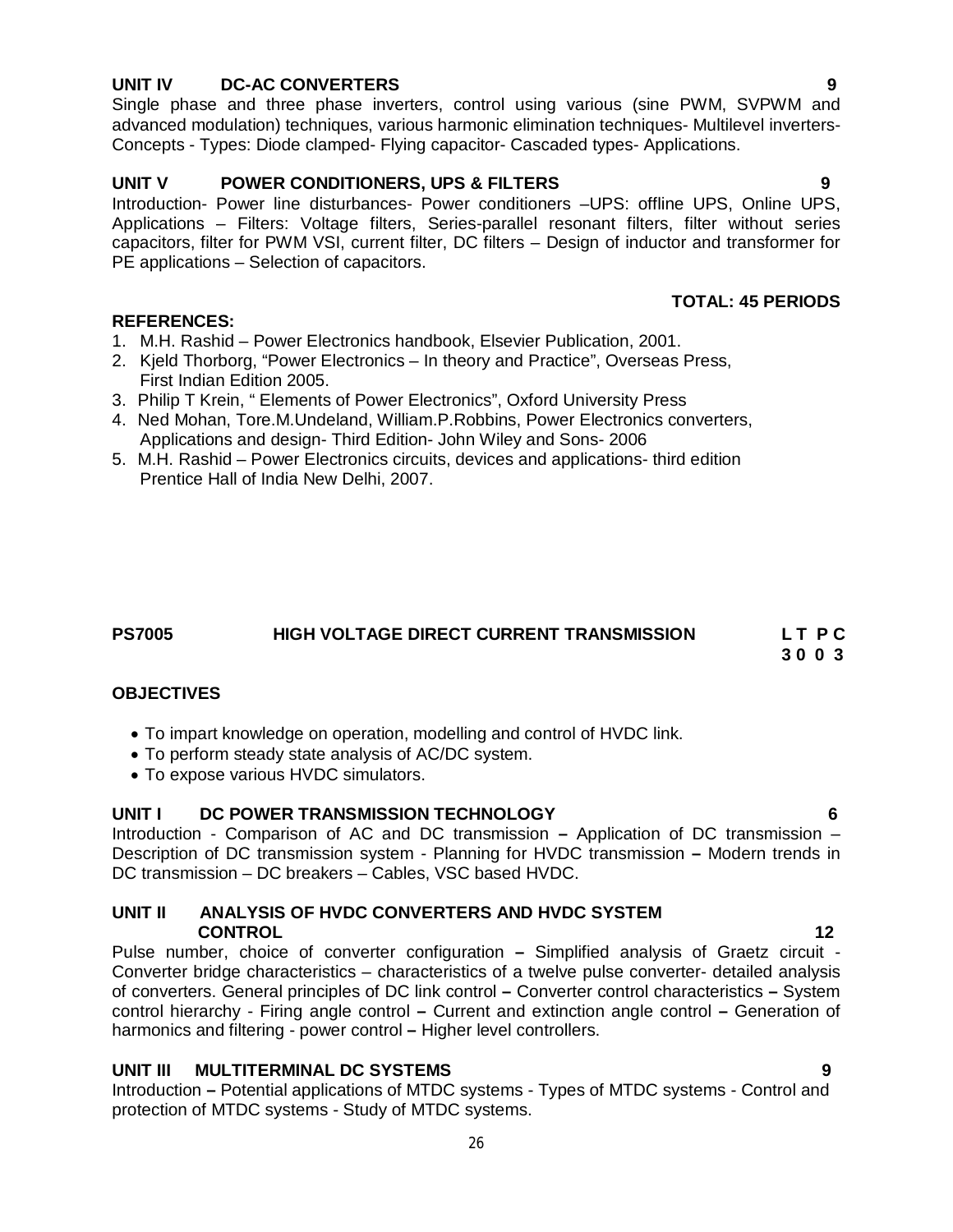# **UNIT IV POWER FLOW ANALYSIS IN AC/DC SYSTEMS 9**

Per unit system for DC Quantities - Modelling of DC links - Solution of DC load flow - Solution of AC-DC power flow – Unified, Sequential and Substitution of power injection method.

## **UNIT V SIMULATION OF HVDC SYSTEMS 9**

Introduction – DC LINK Modelling , Converter Modeling and State Space Analysis , Philosophy and tools **–** HVDC system simulation, Online and OFFline simulators **–**– Dynamic interactions between DC and AC systems.

# **TOTAL: 45 PERIODS**

### **REFERENCES**

- 1. P. Kundur, "Power System Stability and Control", McGraw-Hill, 1993
- 2. K.R.Padiyar, , "HVDC Power Transmission Systems", New Age International (P) Ltd., New Delhi, 2002.
- 3. J.Arrillaga, , "High Voltage Direct Current Transmission", Peter Pregrinus, London, 1983.
- 4. Erich Uhlmann, " Power Transmission by Direct Current", BS Publications, 2004.
- 5. V.K.Sood,HVDC and FACTS controllers Applications of Static Converters in Power System, APRIL 2004 , Kluwer Academic Publishers.

| ET7014 | <b>APPLICATION OF MEMS TECHNOLOGY</b> | LT P C |
|--------|---------------------------------------|--------|
|        |                                       |        |

 **3 0 0 3 PRE-REQUISITES**: Basic Instrumentation ,Material Science,Programming

### **OBJECTIVES**

- To teach the students properties of materials ,microstructure and fabrication methods.
- To teach the design and modeling of Electrostatic sensors and actuators.
- To teach the characterizing thermal sensors and actuators through design and modeling
- To teach the fundamentals of piezoelectric sensors and actuators
- To give exposure to different MEMS and NEMS devices.

### **UNIT I MEMS:MICRO-FABRICATION, MATERIALS AND ELECTRO- MECHANICAL CONEPTS 9**

Overview of micro fabrication – Silicon and other material based fabrication processes – Concepts: Conductivity of semiconductors-Crystal planes and orientation-stress and strainflexural beam bending analysis-torsional deflections-Intrinsic stress- resonant frequency and quality factor.

## **UNIT II ELECTROSTATIC SENSORS AND ACTUATION 9**

Principle, material, design and fabrication of parallel plate capacitors as electrostatic sensors and actuators-Applications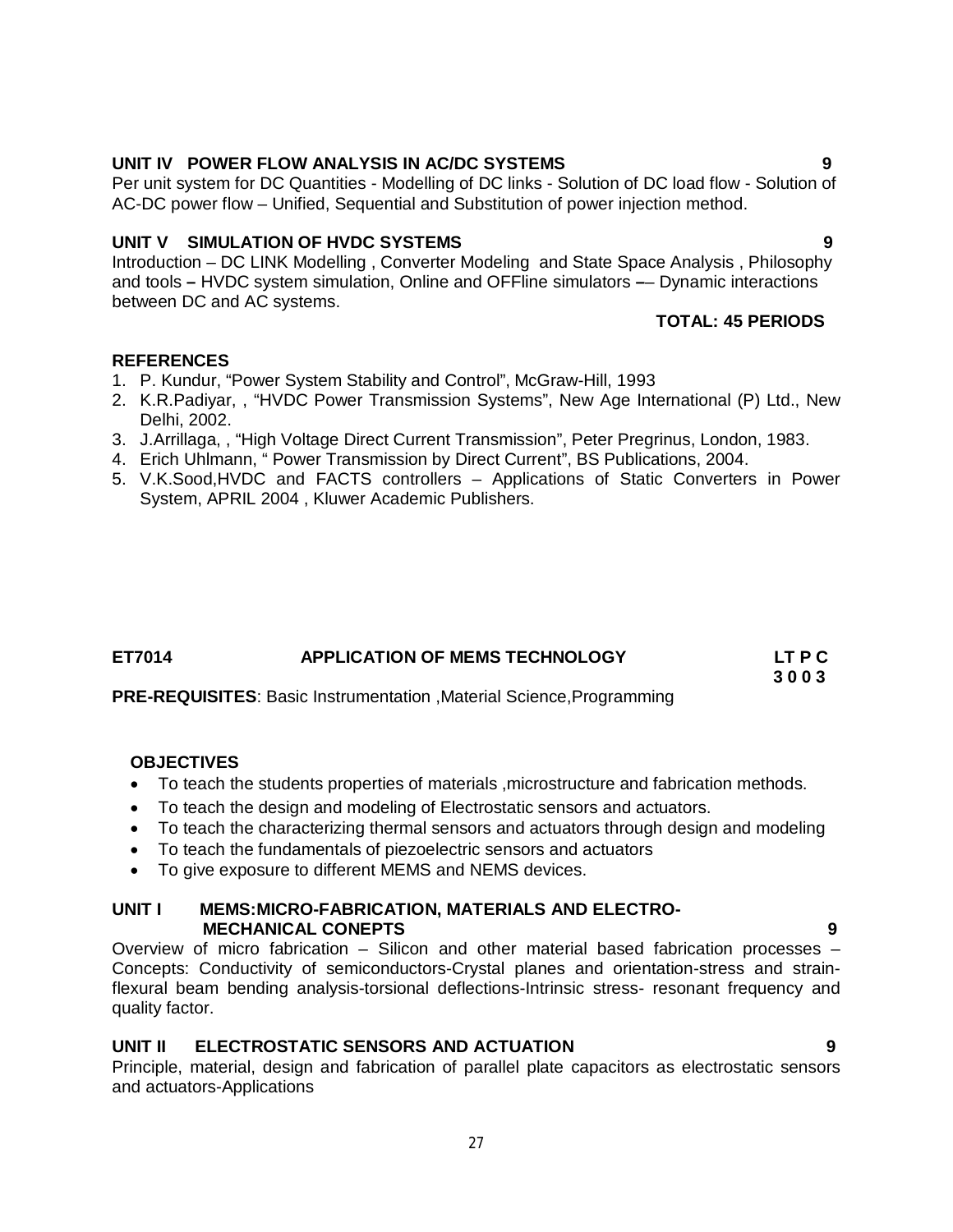# **UNIT III THERMAL SENSING AND ACTUATION 9**

Principle, material, design and fabrication of thermal couples, thermal bimorph sensors, thermal resistor sensors-Applications.

## **UNIT IV PIEZOELECTRIC SENSING AND ACTUATION 9**

Piezoelectric effect-cantilever piezo electric actuator model-properties of piezoelectric materials-Applications.

### **UNIT V CASE STUDIES 9**

Piezoresistive sensors, Magnetic actuation, Micro fluidics applications, Medical applications, Optical MEMS.-NEMS Devices

### **REFERENCES**

- 1. Chang Liu, "Foundations of MEMS", Pearson International Edition, 2006.
- 2. Marc Madou , "Fundamentals of microfabrication",CRC Press, 1997.
- 3. Boston , "Micromachined Transducers Sourcebook",WCB McGraw Hill, 1998.
- 4. M.H.Bao "Micromechanical transducers :Pressure sensors, accelerometers and gyroscopes", Elsevier, Newyork, 2000.
- 5. P. RaiChoudry" MEMS and MOEMS Technology and Applications", PHI, 2012.
- 6. Stephen D. Senturia, " Microsystem Design", Springer International Edition, 2011.

# **PS7004 SOLAR AND ENERGY STORAGE SYSTEMS L T P C**

### **OBJECTIVES**

- To Study about solar modules and PV system design and their applications
- To Deal with grid connected PV systems
- To Discuss about different energy storage systems

### **UNIT I INTRODUCTION 9**

Characteristics of sunlight – semiconductors and P-N junctions –behavior of solar cells – cell properties – PV cell interconnection

### **UNIT II STAND ALONE PV SYSTEM 9**

Solar modules – storage systems – power conditioning and regulation - protection – stand alone PV systems design – sizing

### **UNIT III GRID CONNECTED PV SYSTEMS 9**

PV systems in buildings – design issues for central power stations – safety – Economic aspect – Efficiency and performance - International PV programs

# **TOTAL : 45 PERIODS**

 **3 0 0 3**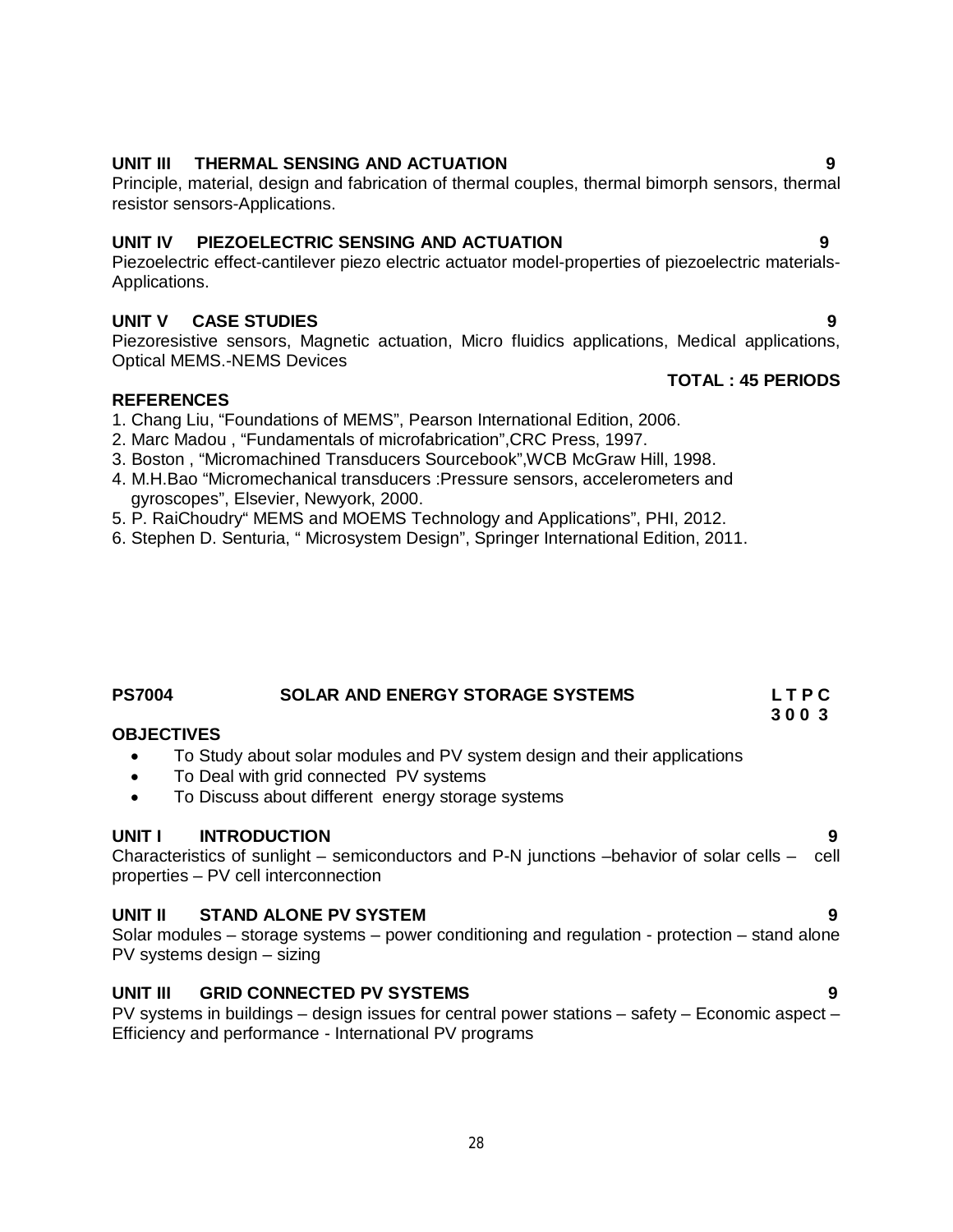### **UNIT IV ENERGY STORAGE SYSTEMS 9**

Impact of intermittent generation – Battery energy storage – solar thermal energy storage – pumped hydroelectric energy storage

### **UNIT V APPLICATIONS 9**

Water pumping – battery chargers – solar car – direct-drive applications –Space – Telecommunications.

### **TOTAL : 45 PERIODS**

### **REFERENCES:**

- 1. Eduardo Lorenzo G. Araujo, Solar electricity engineering of photovoltaic systems, Progensa,1994.
- 2. Stuart R.Wenham, Martin A.Green, Muriel E. Watt and Richard Corkish, Applied Photovoltaics, 2007,Earthscan, UK.
- 3. Frank S. Barnes & Jonah G. Levine, Large Energy storage Systems Handbook , CRC Press, 2011.
- 4. Solar & Wind Energy Technologies McNeils, Frenkel, Desai, Wiley Eastern, 1990
- 5. Solar Energy S.P. Sukhatme, Tata McGraw Hill,1987.

# PS7007 WIND ENERGY CONVERSION SYSTEMS L T P C<br>3 0 0 3

 **3 0 0 3**

### **OBJECTIVES**

- To learn the design and control principles of Wind turbine.
- To understand the concepts of fixed speed and variable speed, wind energy conversion systems.
- To analyze the grid integration issues.

### **UNIT I INTRODUCTION 9**

Components of WECS-WECS schemes-Power obtained from wind-simple momentum theory-Power coefficient-Sabinin's theory-Aerodynamics of Wind turbine

### **UNIT II WIND TURBINES 9**

HAWT-VAWT-Power developed-Thrust-Efficiency-Rotor selection-Rotor design considerations-Tip speed ratio-No. of Blades-Blade profile-Power Regulation-yaw control-Pitch angle controlstall control-Schemes for maximum power extraction.

## **UNIT III FIXED SPEED SYSTEMS 9**

Generating Systems- Constant speed constant frequency systems -Choice of Generators-Deciding factors-Synchronous Generator-Squirrel Cage Induction Generator- Model of Wind Speed- Model wind turbine rotor - Drive Train model-Generator model for Steady state and Transient stability analysis.

29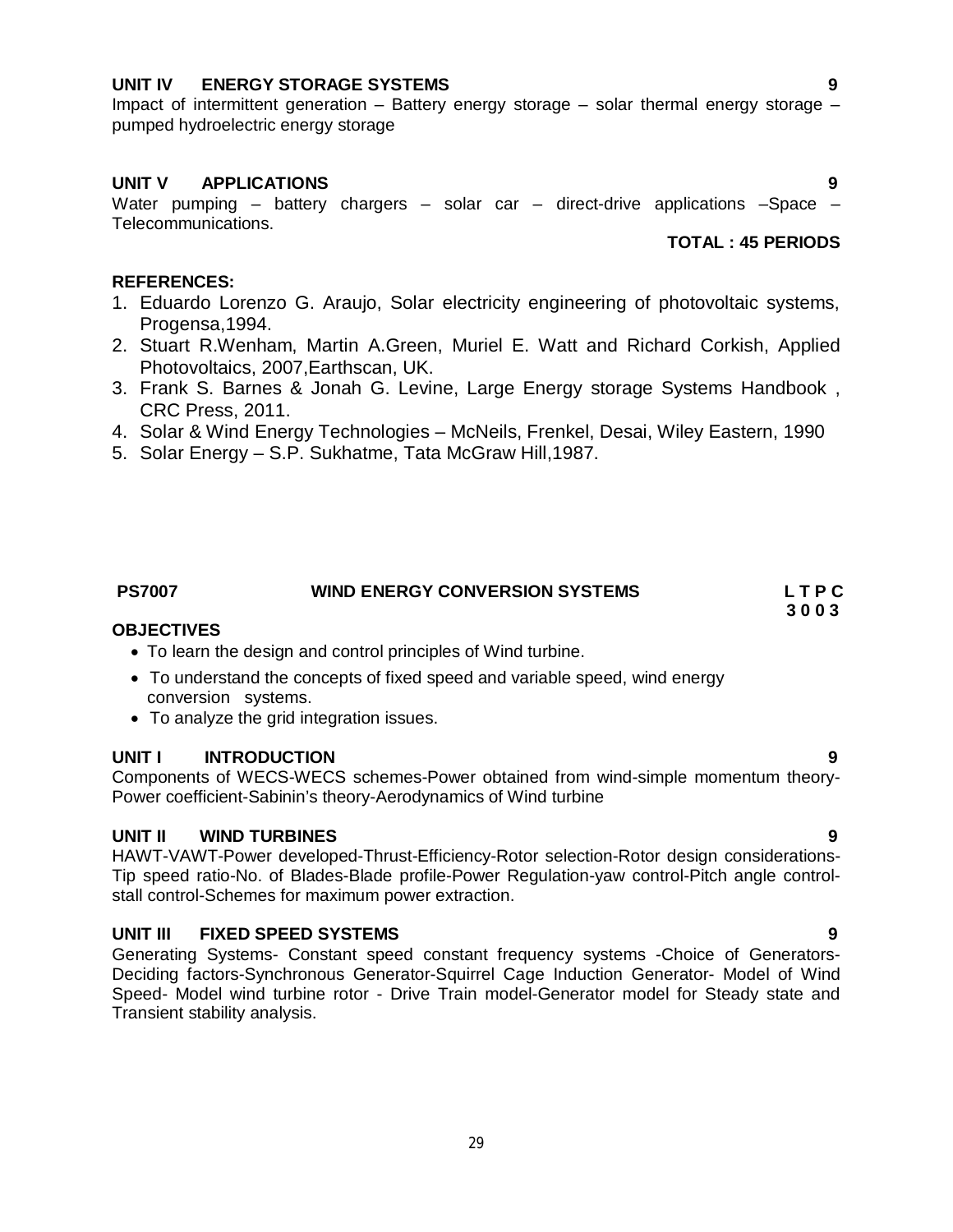- 1. L.L.Freris "Wind Energy conversion Systems", Prentice Hall, 1990
- 2. S.N.Bhadra, D.Kastha,S.Banerjee,"Wind Electrical Sytems",Oxford University Press,2010.
- 3. Ion Boldea, "Variable speed generators", Taylor & Francis group, 2006.
- 4. E.W.Golding "The generation of Electricity by wind power", Redwood burn Ltd., Trowbridge,1976.
- 5. N. Jenkins," Wind Energy Technology" John Wiley & Sons,1997
- 6. S.Heir "Grid Integration of WECS", Wiley 1998.

### **PX7003 NON LINEAR DYNAMICS FOR POWER ELECTRONIC CIRCUITS L T P C 3 0 0 3**

### **OBJECTIVES :**

**REFERENCES**

- To understand the non linear behavior of power electronic converters.
- To understand the techniques for investigation on non linear behavior of power
- electronic converters.
- To analyse the non linear phenomena in DC to DC converters.
- To analyse the non linear phenomena in AC and DC Drives.
- To introduce the control techniques for control of non linear behavior in power electronic
- systems.

### **UNIT I BASICS OF NONLINEAR DYNAMICS 9**

Basics of Nonlinear Dynamics: System, state and state space model, Vector field- Modeling of Linear, nonlinear and Linearized systems, Attractors , chaos, Poincare map, Dynamics of Discrete time system, Lyapunov Exponent, Bifurcations, Bifurcations of smooth map, Bifurcations in piece wise smooth maps, border crossing and border collision bifurcation.

### **UNIT II TECHNIQUES FOR INVESTIGATION OF NONLINEAR PHENOMENA 9**

Techniques for experimental investigation, Techniques for numerical investigation, Computation of averages under chaos, Computations of spectral peaks, Computation of the bifurcation and analyzing stability.

### **UNIT III NONLINEAR PHENOMENA IN DC-DC CONVERTERS 9**

Border collision in the Current Mode controlled Boost Converter, Bifurcation and chaos in the Voltage controlled Buck Converter with latch, Bifurcation and chaos in the Voltage controlled

Need of variable speed systems-Power-wind speed characteristics-Variable speed constant frequency systems synchronous generator- DFIG- PMSG -Variable speed generators modeling - Variable speed variable frequency schemes.

### **UNIT V GRID CONNECTED SYSTEMS 9**

Wind interconnection requirements, low-voltage ride through (LVRT), ramp rate limitations, and supply of ancillary services for frequency and voltage control, current practices and industry trends wind interconnection impact on steady-state and dynamic performance of the power system including modeling issue.

### **TOTAL: 45 PERIODS**

30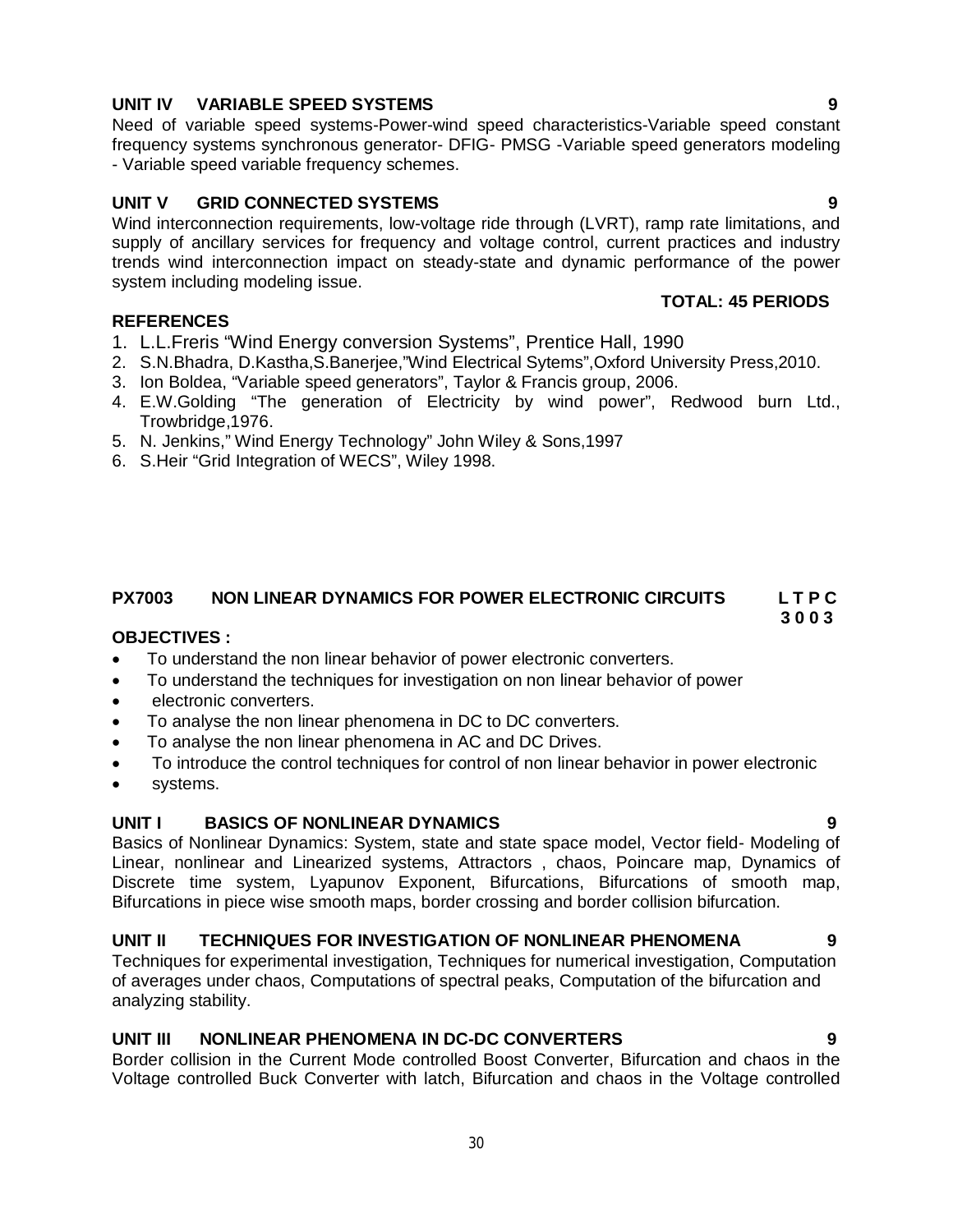Buck Converter without latch, Bifurcation and chaos in Cuk Converter. Nonlinear phenomenon in the inverter under tolerance band control

# **UNIT IV NONLINEAR PHENOMENA IN DRIVES 9**

Nonlinear Phenomenon in Current controlled and voltage controlled DC Drives, Nonlinear Phenomenon in PMSM Drives.

## **UNIT V CONTROL OF CHAOS 9**

Hysteresis control, Sliding mode and switching surface control, OGY Method, Pyragas method, Time Delay control. Application of the techniques to the Power electronics circuit and drives.

# **TOTAL : 45 PERIODS**

## **REFERENCES:**

- 1. George C. Vargheese, July 2001 Wiley IEEE Press S Banerjee, Nonlinear Phenomena in Power Electronics, IEEE Press
- 2. Steven H Strogatz, Nonlinear Dynamics and Chaos, Westview Press
- 3. C.K.TSE Complex Behaviour of Switching Power Converters, CRC Press, 2003

### **PS7008 SMART GRID L T P C**

## **COURSE OBJECTIVES**

- To Study about Smart Grid technologies, different smart meters and advanced metering infrastructure.
- To familiarize the power quality management issues in Smart Grid.
- To familiarize the high performance computing for Smart Grid applications

## **UNIT I INTRODUCTION TO SMART GRID 9**

Evolution of Electric Grid, Concept, Definitions and Need for Smart Grid, Smart grid drivers, functions, opportunities, challenges and benefits, Difference between conventional & Smart Grid, Concept of Resilient & Self Healing Grid, Present development & International policies in Smart Grid, Diverse perspectives from experts and global Smart Grid initiatives.

## **UNIT II SMART GRID TECHNOLOGIES 9**

Technology Drivers, Smart energy resources,Smart substations, Substation Automation, Feeder Automation ,Transmission systems: EMS, FACTS and HVDC, Wide area monitoring, Protection and control, Distribution systems: DMS, Volt/VAr control,Fault Detection, Isolation and service restoration, Outage management,High-Efficiency Distribution Transformers, Phase Shifting Transformers, Plug in Hybrid Electric Vehicles (PHEV).

## **UNIT III SMART METERS AND ADVANCED METERING INFRASTRUCTURE 9**

Introduction to Smart Meters, Advanced Metering infrastructure (AMI) drivers and benefits,AMI protocols, standards and initiatives, AMI needs in the smart grid, Phasor Measurement Unit(PMU), Intelligent Electronic Devices(IED) & their application for monitoring & protection.

 **3 0 0 3**